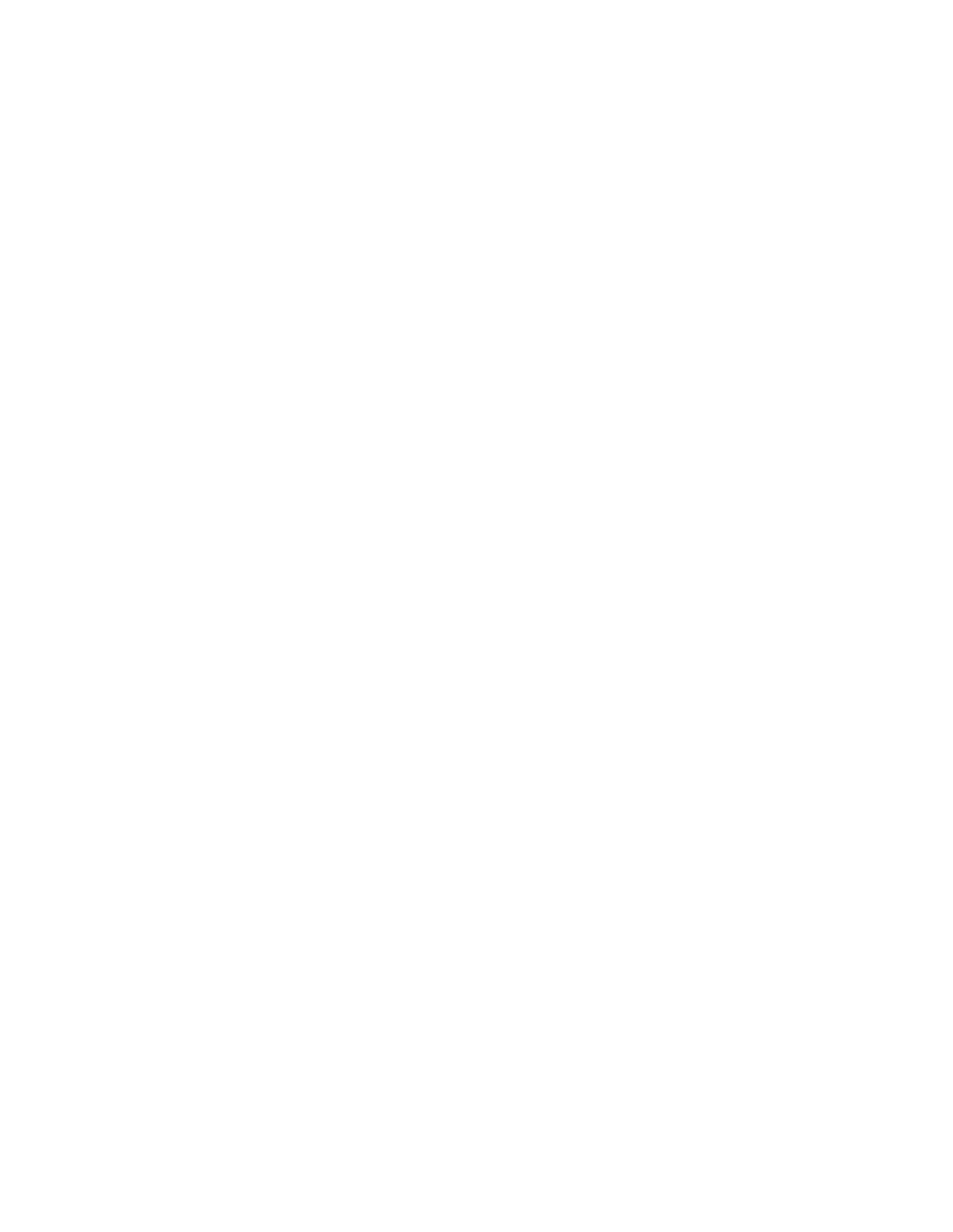#### **BURKE, Justice.**

[¶1] The Wyoming Department of Environmental Quality (DEQ) issued an air quality permit to Medicine Bow Fuel and Power LLC (Medicine Bow), authorizing the construction of a facility that will gasify and liquefy coal, and of an associated underground coal mine. The Sierra Club appealed the issuance of that permit to the Wyoming Environmental Quality Council (Council), which upheld the DEQ's decision. The Sierra Club appealed the Council's decision to the district court, which certified the appeal directly to this Court pursuant to W.R.A.P. 12.09(b). We will affirm the Council's decision.

#### *ISSUES*

[¶2] The Sierra Club states the issues for review as follows:

- 1. Whether the air permit for the Medicine Bow coal to liquids plant fails to consider significant sulfur dioxide emissions from flares in determining the Potential to Emit and fails to apply the Best Available Control Technology (BACT) to limit the flare emissions.
- 2. Whether the Medicine Bow permit fails to consider fine particulate matter ( $PM<sub>2.5</sub>$ ) emissions.
- 3. Whether the Department of Environmental Quality failed to include fugitive particulate emissions in its model to demonstrate compliance with 24-hour air quality standards.

## *FACTS*

[¶3] On December 31, 2007, Medicine Bow applied for a permit to construct an industrial coal gasification and liquefaction plant to produce transportation fuels and other products, along with an underground mine that will supply the coal, all to be located approximately eleven miles southwest of Medicine Bow, Wyoming. DEQ completed its analysis of the permit application on June 19, 2008, and concluded that the Medicine Bow facility would comply with all requirements of the Wyoming Environmental Quality Act and of its implementing regulations, the Wyoming Air Quality Standards and Regulations (WAQSR). DEQ published a public notice of its proposed decision to issue the permit. During the public comment period that followed, DEQ received comments from many interested parties, including the Sierra Club. DEQ reviewed and analyzed the comments, along with additional information submitted by Medicine Bow, and issued the permit on March 4, 2009.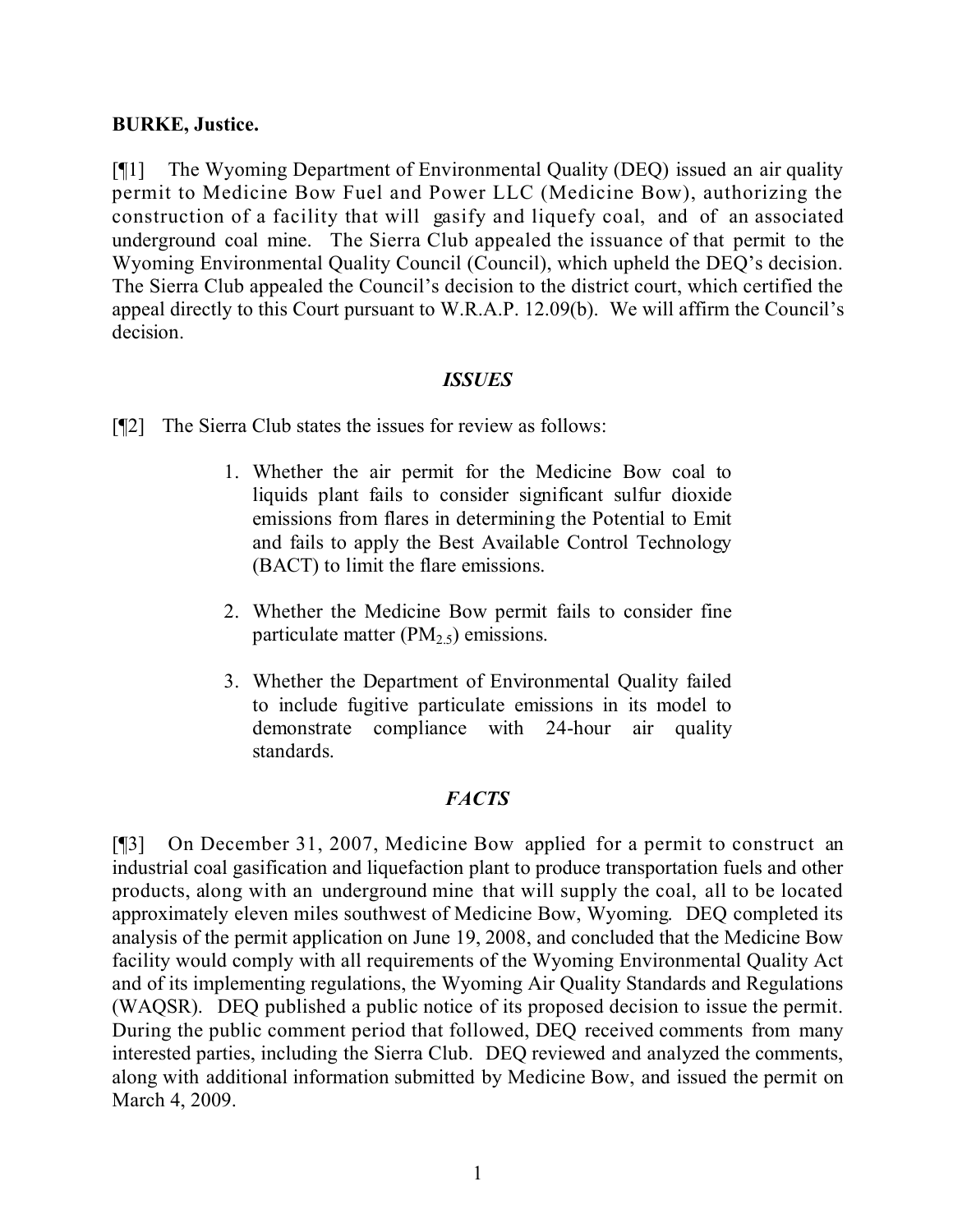[¶4] The Sierra Club filed a petition for review with the Council, challenging DEQ's decision to issue the air quality permit to Medicine Bow. After discovery was completed, cross-motions for summary judgment were filed by the Sierra Club, DEQ, and Medicine Bow. The Council conducted a hearing on the motions on December 7, 2009. It denied the Sierra Club's motion, and granted summary judgment in favor of DEQ and Medicine Bow. The Sierra Club filed a timely Petition for Review with the district court, followed by an unopposed motion to certify the appeal directly to this Court. The district court granted the motion, and we accepted the certification.

## *STANDARD OF REVIEW*

[¶5] We review the decisions of administrative agencies pursuant to Wyo. Stat. Ann. § 16-3-114 (LexisNexis 2009). The specific decision under review in this case is the Council's grant of summary judgment in favor of DEQ and Medicine Bow and against the Sierra Club. "[W]e review an agency's order granting a summary judgment in the same manner as in the civil context by employing our *de novo* standard of review and utilizing the same standards and reviewing the same materials as the agency." *Powder River Basin Resource Council v. Wyoming Dept. of Envtl. Quality*, 2010 WY 25, ¶ 33, 226 P.3d 809, 819 (Wyo. 2010), quoting *Rollins v. Wyoming Tribune-Eagle*, 2007 WY 28, ¶ 7, 152 P.3d 367, 370 (Wyo. 2007).

## *DISCUSSION*

#### *1. Sulfur Dioxide Emissions*

[¶6] An application for an air quality permit must provide information on the proposed source's Potential to Emit, or PTE, which is defined by regulation as:

> the maximum capacity of a stationary source to emit a pollutant under its physical and operational design. Any physical or operational limitation on the capacity of the source to emit a pollutant, including air pollution control equipment and restrictions on hours of operations or the type or amount of material combusted, stored, or processed, shall be treated as part of its design if the limitation or the [e]ffect it would have on emissions is enforceable.

WAQSR ch. 6, § 4(a).

[¶7] Based on information provided by Medicine Bow during the permitting process, DEQ determined that the proposed facility's PTE for sulfur dioxide is approximately 37 tons per year. The Sierra Club claims that the facility's PTE should be much larger,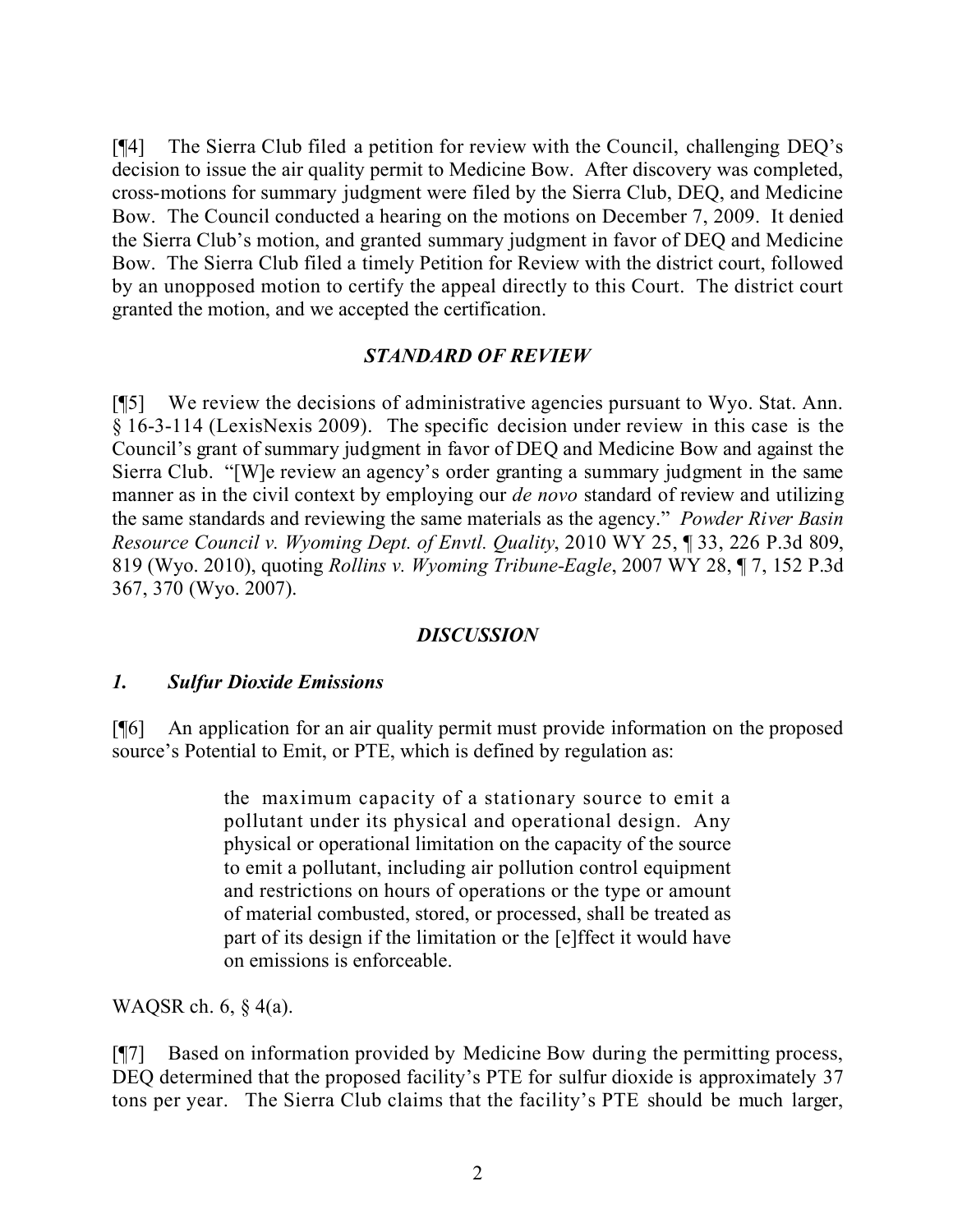arguing that the DEQ improperly excluded from Medicine Bow's PTE emissions that will occur during malfunctions of the facility, and emissions resulting from "cold starts." Cold starts are necessary after the facility has been shut down long enough that the equipment has cooled to ambient air temperature.

[¶8] The facts underlying this issue are not in dispute. Medicine Bow will perform a cold start when the facility first begins operations. Additional cold starts will be necessary to restart operations if the facility is shut down for major maintenance or repairs. Cold starts are estimated to occur once every three or four years. Medicine Bow also acknowledges that malfunctions will occur on occasion. The parties do not dispute the estimated emissions rates associated with cold starts and malfunctions. They disagree over whether, as a matter of law, these emissions must be included in Medicine Bow's PTE.

[¶9] When it issued the permit, DEQ explained that it has been the agency's "consistent practice" to make PTE determinations "based on consideration of a facility's routine operations." DEQ determined that emissions from malfunctions and cold starts did not result from the facility's routine operations, and so excluded them from Medicine Bow's PTE. This appears consistent with the regulatory definition of PTE. As explained in *United States v. Louisiana-Pacific Corp.*, 682 F. Supp. 1141, 1158 (D. Colo. 1988), PTE is meant to represent "the maximum emissions that can be generated while operating the source as it is intended to be operated and as it is normally operated." Malfunctions and cold starts do not represent the way the Medicine Bow facility is intended to be operated, or the way it will normally be operated.

[¶10] Significantly, DEQ drew a distinction between "cold starts" and "warm starts." Warm starts occur after planned regular maintenance activities, and will take place approximately once every 60 days. Because warm starts are planned and relatively frequent, DEQ considered them to be part of the facility's normal operations, and included those emissions in the facility's PTE. Cold starts, in contrast, are unplanned and irregular, and are estimated to occur only once every three to four years. DEQ did not consider cold starts to be part of the facility's normal operations, and excluded those emissions from Medicine Bow's PTE. Medicine Bow agrees with DEQ's position, emphasizing that the exclusion of emissions from cold starts and malfunctions is consistent with DEQ's long-standing interpretation of the PTE regulation.

[¶11] The Sierra Club's argument that DEQ failed to consider the emissions from cold

<sup>&</sup>lt;sup>1</sup> Specifically, the Sierra Club contends that Medicine Bow's PTE should include an additional 165 tons per year for malfunctions, and an additional 257 tons per year from cold starts. However, as discussed below, cold starts are not expected annually, but estimated to occur only once every three or four years.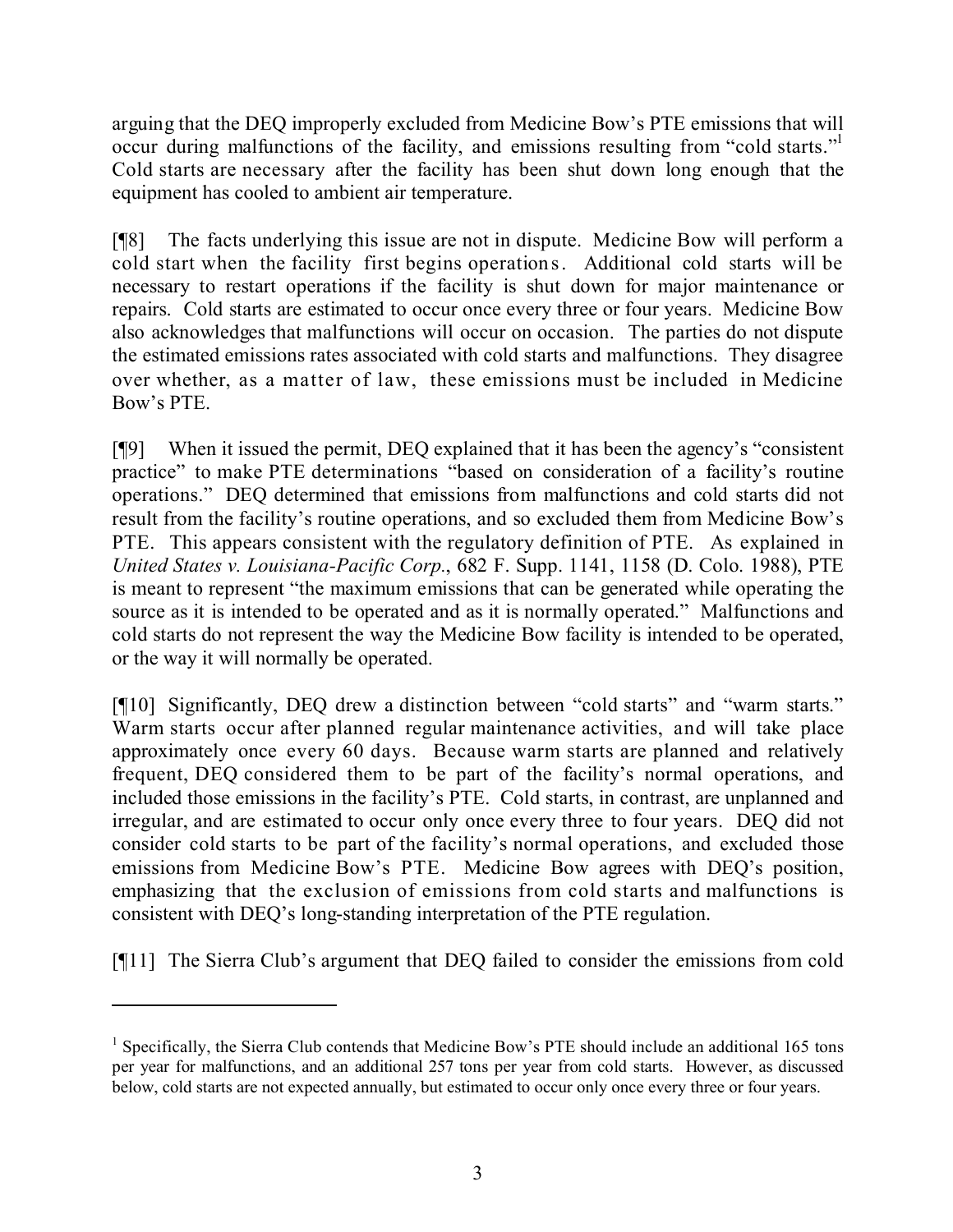starts and malfunctions suggests that DEQ ignored these emissions. The record demonstrates otherwise. The permit limits Medicine Bow's sulfur dioxide emissions to the 37 tons per year, the same as its PTE. If emissions from malfunctions and cold starts exceed the limit of 37 tons per year, DEQ and Medicine Bow have recognized that these emissions will be considered excess emissions, and could subject Medicine Bow to enforcement action. *See* Wyo. Stat. Ann. §§ 35-11-201, -701, -801. As will be discussed in detail below, the permit issued by DEQ included several conditions intended to control and limit emissions from cold starts and malfunctions. As a practical matter, the Sierra Club has not pointed out any way in which emissions from cold starts and malfunctions would be regulated differently if they had been included in Medicine Bow's PTE.

[¶12] In addition, we note that the emissions from cold starts and malfunctions were included in computer models used to predict the air quality impacts of Medicine Bow's facility. DEQ reported that "[r]esults of the modeling were below the 3-hour and 24-hour WAAQS and NAAQS."<sup>2</sup> DEQ's inclusion of sulfur dioxide emissions in modeling is not determinative of whether such emissions must also be included in the facility's PTE. However, DEQ's inclusion of these emissions in the modeling demonstrates that DEQ did not overlook these emissions.

[¶13] The Sierra Club maintains that there is "a mountain of authorities" demonstrating that DEQ's interpretation is inconsistent with that of the federal Environmental Protection Agency (EPA). We have previously recognized that Wyoming's air quality regulatory program "is intended to be compatible with, and at least as stringent as, the federal Clean Air Act," and accordingly, "federal precedent and regulatory guidance is persuasive authority in Wyoming air quality cases." *Powder River Basin Resource Council*, ¶ 7, 226 P.3d at 813. Having reviewed the federal authorities cited by the Sierra Club, however, we find little support for its position.

[¶14] The Sierra Club quotes from *Louisiana-Pacific*, 682 F. Supp. at 1157, for "the concept [that] potential to emit refers to the maximum emissions a source can generate when being operated within the constraints of its design." But as we have already discussed, *Louisiana-Pacific* establishes that PTE includes only emissions that occur during normal operations:

<sup>&</sup>lt;sup>2</sup> NAAQS (National Ambient Air Quality Standards) are "ambient air quality standards the attainment and maintenance of which in the judgment of the Administrator, based on such criteria and allowing an adequate margin of safety, are requisite to protect the public health." 42 U.S.C. § 7409(b)(1). WAAQS (Wyoming Ambient Air Quality Standards) are Wyoming's version of such standards. In broad terms, an air quality permit can be issued "only if the proposed source demonstrates that its emissions will not cause significant deterioration of ambient air quality. 6 WAQSR §§ 2 and 4." *Powder River Basin Resource Council*, ¶ 8, 226 P.3d at 813.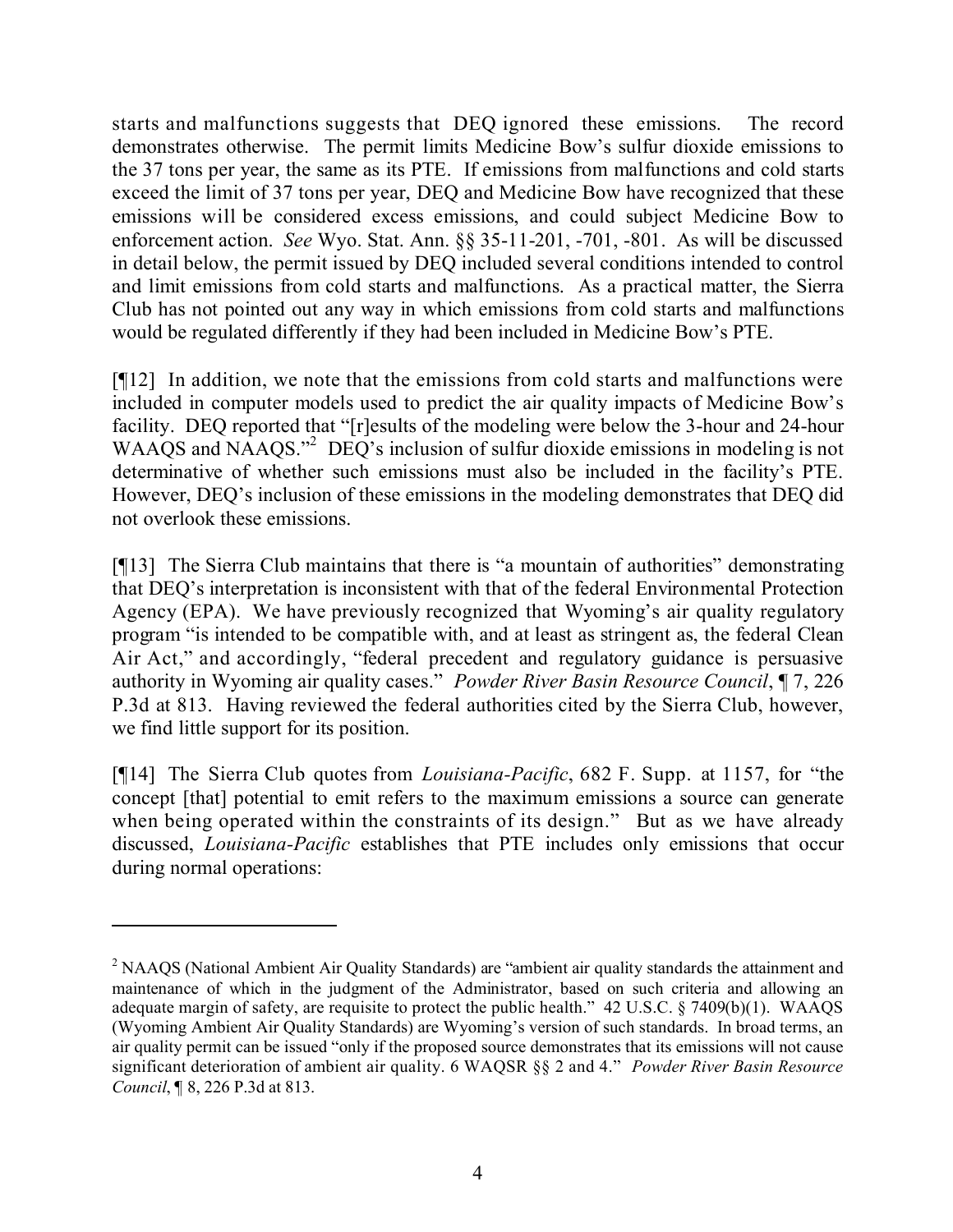Any analysis of the definition of "potential to emit" must include a reference to the case of *Alabama Power Co. v. Costle*, 204 U.S. App. D.C. 51, 636 F.2d 323 (D.C.Cir. 1979) because the current definition above was promulgated in response to the D.C. Circuit's holding in that case. . . .

The broad holding of *Alabama Power* is that potential to emit does not refer to the maximum emissions that can be generated by a source hypothesizing the worst conceivable operation. Rather, the concept contemplates the maximum emissions that can be generated *while operating the source as it is intended to be operated and as it is normally operated*. . . . *Alabama Power* stands for the proposition that hypothesizing the worst possible emissions from the worst possible operation is the wrong way to calculate potential to emit.

*Louisiana-Pacific*, 682 F. Supp. at 1157-58 (emphasis added). This discussion is more supportive of DEO's interpretation than the Sierra Club's.

[¶15] The Sierra Club also relies on various EPA documents, but close reading of these documents reveals that they are distinguishable or, when put in context, do not further the Sierra Club's argument. For example, the Sierra Club quotes from an EPA guidance letter explaining that, "to determine PTE, a source must estimate its emissions based on the worst-case scenario taking into account startups, shutdowns and malfunctions." Letter from Steven C. Riva, EPA, to William O'Sullivan, New Jersey Dep't of Environmental Protection, February 14, 2006. On first reading, the quoted sentence would appear to support the Sierra Club's assertion that emissions from malfunctions and cold starts should be included in Medicine Bow's PTE. We note, however, that the letter's indication that PTE is based on a "worst-case scenario" seems inconsistent with the court's holding in *Louisiana-Pacific*, 682 F. Supp. at 1158, that PTE "does not refer to the maximum emissions that can be generated by a source hypothesizing the worst conceivable operation." Moreover, when the quoted sentence is read in context, it does not support the Sierra Club's position.

[¶16] In the quoted guidance letter, the EPA was answering a question from the New Jersey Department of Environmental Protection about how to deal with emissions from emergency generators when determining PTE. The answer given was that "EPA has no policy that specifically requires *exclusion* of 'emergency' (or malfunction) emissions." Letter from Steven C. Riva, *supra*. (Emphasis added.) By the same token, the letter did not set forth any policy that specifically requires *inclusion* of emergency or malfunction emissions in PTE. "Rather," the EPA said, "to determine PTE, a source must estimate its emissions based on the worst-case scenario *taking into account* startups, shutdowns and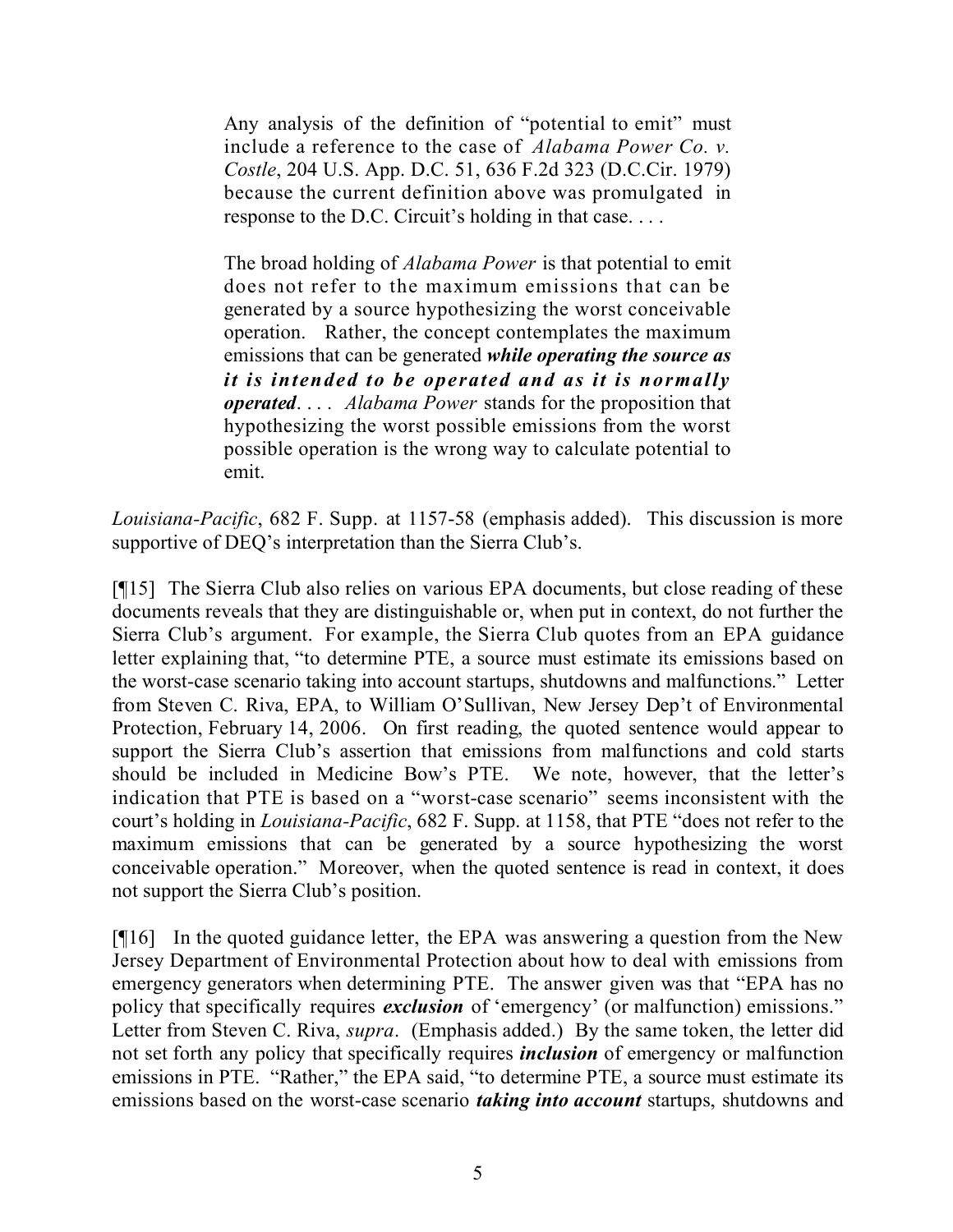malfunctions." *Id*. (Emphasis added.) Following this discussion, the EPA advised that

New Jersey should continue as they have and permit emergency units at some amount of operation sufficiently large to cover emergencies (i.e. 500 hours a year). Malfunctions that may require the operation of the emergency units and that may exceed the 500 hours/year limit could be handled through enforcement discretion on a case-by-case basis, as appropriate.

*Id.* We read this guidance letter to say that emissions from startups, shutdowns, and malfunctions are not automatically excluded from PTE, nor are they automatically included. They must be taken into account by including them in PTE if they fit within the regulatory definition, or excluding them if they do not.

[¶17] The Sierra Club's position that emissions from cold starts and malfunctions must be included in PTE is, therefore, inconsistent with the EPA's guidance that such emissions are not automatically included or excluded from PTE. In contrast, DEQ's decision in this case appears in accord with the guidance letter. As noted above, DEQ took into account emissions from cold starts, warm starts, and malfunctions. It determined that emissions from warm starts should be included in PTE, while emissions from cold starts and malfunctions should be excluded. With regard to the emissions excluded from Medicine Bow's PTE, DEQ also noted that excess emissions from cold starts and malfunctions may be handled through enforcement discretion, which is also consistent with the EPA's guidance letter.

[¶18] We conclude that DEQ's decision to exclude emissions from malfunctions and cold starts from Medicine Bow's PTE was not contrary to applicable Wyoming statutes and regulations. The Sierra Club has not demonstrated that it was inconsistent with federal authority or EPA guidance. The Council did not err in upholding DEQ's decision on Medicine Bow's PTE.

[¶19] As the second part of its sulfur dioxide issue, the Sierra Club asserts that DEQ did not require Medicine Bow to adopt the Best Available Control Technology (BACT) to control sulfur dioxide emissions from flares during cold starts and malfunctions. As discussed above, DEQ did not include these emissions within Medicine Bow's PTE. Nevertheless, Wyoming regulations provide that these emissions are still subject to BACT requirements. WAQSR ch. 6,  $\S 2(c)(v)$ . BACT is a term of art, and because different portions of the definition become significant in the discussion to follow, we set forth here the entire regulatory definition:

> *"Best available control technology"* means an emission limitation (including a visible emission standard) based on the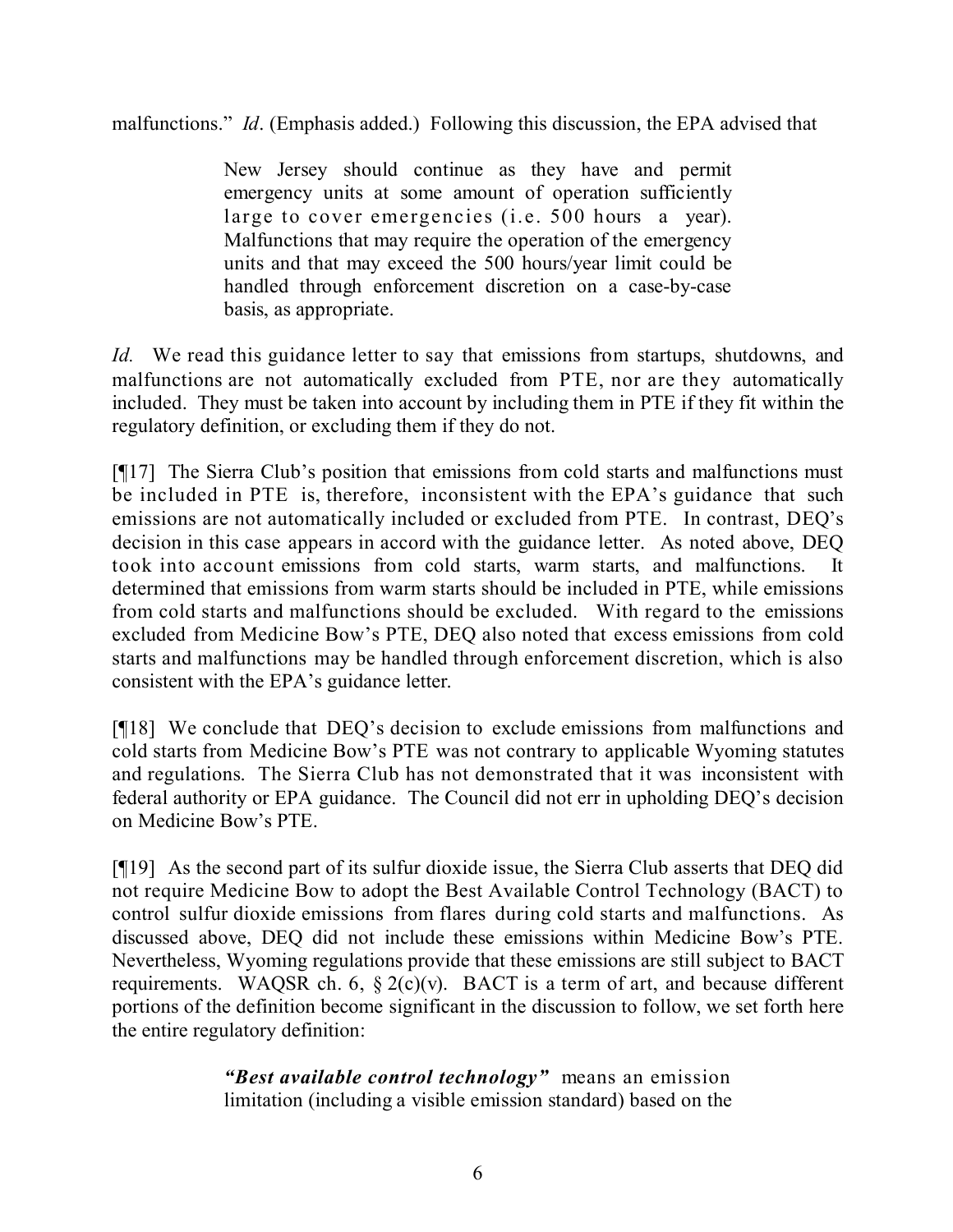maximum degree of reduction of each pollutant subject to regulation under these Standards and Regulations or regulation under the Federal Clean Air Act, which would be emitted from or which results [from] any proposed major stationary source or major modification which the Administrator, on a case-by-case basis, taking into account energy, environmental, and economic impacts and other costs, determines is achievable for such source or modification through application [of] production processes and available methods, systems, and techniques, including fuel cleaning or treatment or innovative fuel combustion techniques for control of such pollutant. If the Administrator determines that technological or economic limitations on the application of measurement methodology to a particular emissions unit would make the imposition of an emission standard infeasible, he may instead prescribe a design, equipment, work practice or operational standard or combination thereof to satisfy the requirement of Best Available Control Technology. Such standard shall, to the degree possible, set forth the emission reduction achievable by implementation of such design, equipment, work practice, or operation and shall provide for compliance by means which achieve equivalent results. Application of BACT shall not result in emissions in excess of those allowed under Chapter 5, Section 2 or Section 3 of these regulations and any other new source performance standard of national emission standards for hazardous air pollutants promulgated by the EPA but not yet adopted by the State of Wyoming.

WAQSR ch. 6, § 4(a). The federal Clean Air Act includes an essentially identical definition of BACT. 42 U.S.C. § 7479(3). "In simplified terms, this regulation requires the DEQ to consider a broad range of available pollution control and reduction options, determine which can be achieved reasonably, and impose those as permit requirements." *Powder River Basin Resource Council*, ¶ 40, 226 P.3d at 821.

[¶20] The permit issued to Medicine Bow contains several conditions relating to emissions from the flares:

> 22. [Medicine Bow] shall monitor  $SO_2$  emissions from the HP [heavy liquid] and LP [light liquid] flares. Monitoring of  $SO<sub>2</sub>$  emissions shall consist of installing flow monitoring equipment to the flares, and by either direct sampling of the flow to the flares or sampling of the coal. Records shall be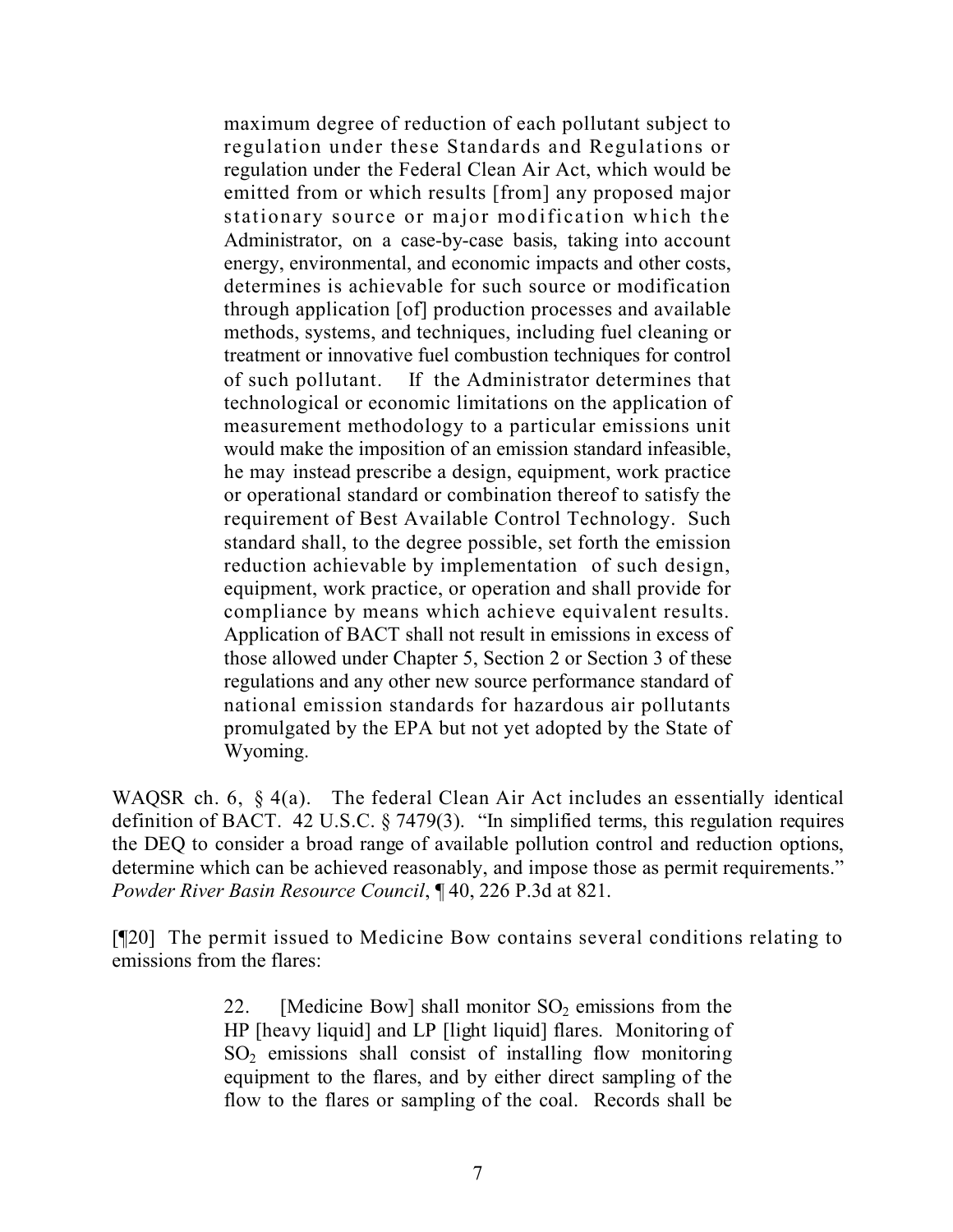kept for a period of at least 5 years and shall be made available to [DEQ] upon request.

23. That the HP and LP flares shall be designed, constructed, operated and maintained to be smokeless, per Chapter 5, Section 2(m) of the WAQSR, with no visible emissions except for periods not to exceed a total of five (5) minutes during any two (2) consecutive hours as determined by Method 22 of 40 CFR part 60, Appendix A.

24. [Medicine Bow] shall maintain and operate the HP and LP flares during all period[s] of active operation such that the controls remain effective as viable emission control devices.

25. That the presence of a pilot flame shall be monitored using a thermocouple and continuous recording device or any other equivalent device to detect the presence of a flame on the HP and LP flares. [Medicine Bow] shall maintain records noting the date and duration of time during active operation when the pilot flame is not present in the HP and LP flares. Records shall be kept for a period of at least 5 years and shall be made available to [DEQ] upon request. . . .

31. During periods of startup, [Medicine Bow] shall adhere to their procedures in their Startup/Shutdown Emission Minimization Plan, attached as Appendix A. This plan may be modified as deemed necessary by [Medicine Bow] without amending the permit, but revisions to the plan shall be approved by  $[DEQ]$  prior to implementation.<sup>3</sup>

As DEQ explains, in issuing the permit to Medicine Bow, it considered the available information regarding pollution control and reduction options for flares and, applying its engineering judgment and experience, determined which measures were reasonably available. Such measures were included as permit requirements meant to ensure that flare emissions would be minimized.

 $[$ [[21] The Sierra Club's initial contention is that "BACT is an emissions limitation – a numerical limit that a source cannot exceed." This is simply incorrect. BACT need not

<sup>&</sup>lt;sup>3</sup> The plan referred to in this permit condition has been referred to by the parties as the "Startup/Shutdown" Emission Minimization Plan" or "SSEM Plan." We will adopt their terminology.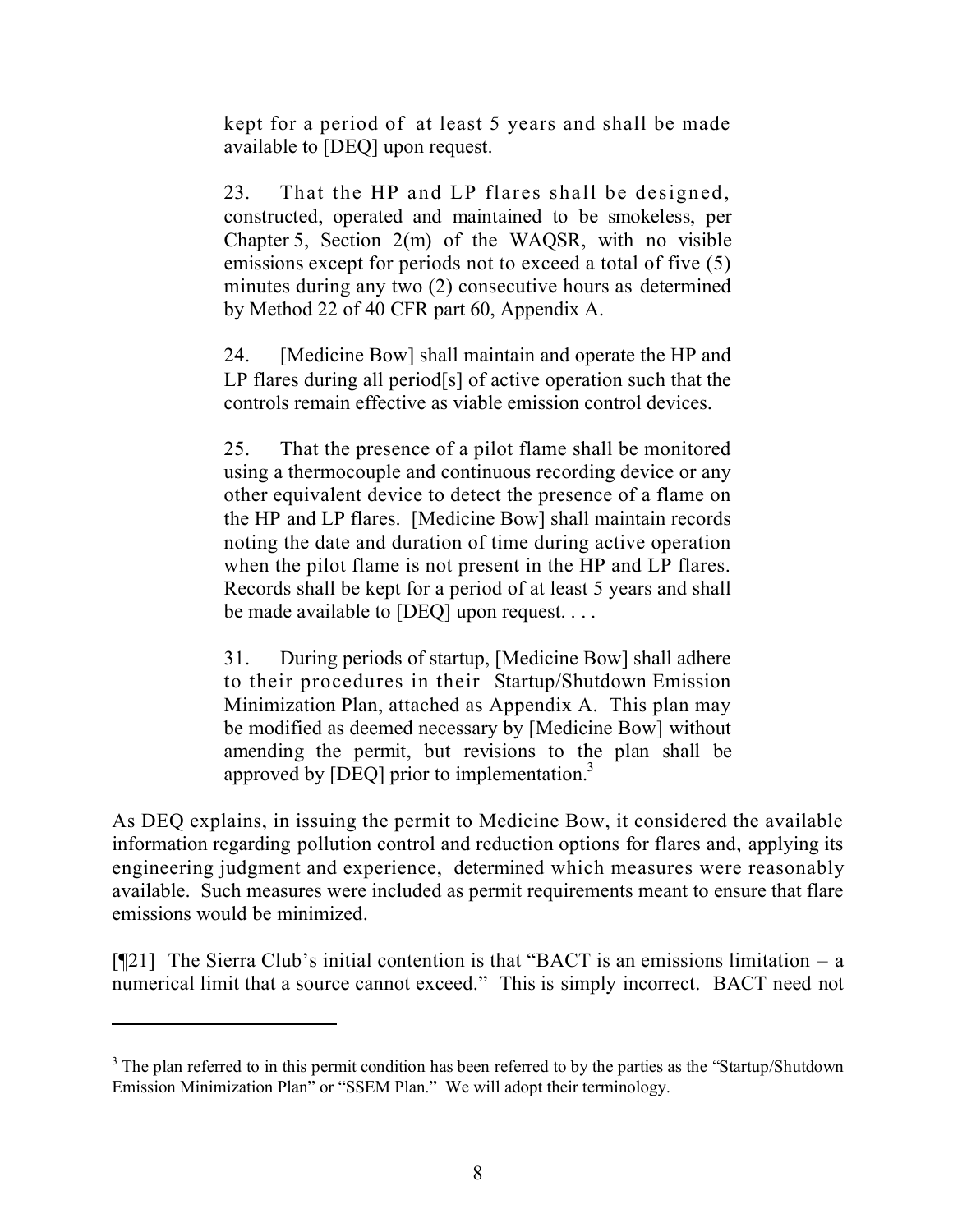be expressed as a numerical emissions limit. The regulation, quoted above, explicitly provides that BACT requirements may be satisfied by "a design, equipment, work practice or operational standard or combination thereof." WAQSR ch. 6, § 4(a). Corresponding EPA regulations also provide, in nearly identical language, that numerical emissions limitations are not the exclusive means of achieving BACT. 40 C.F.R. §§ 51.166(b)(12); 52.21(b)(12).

[¶22] The Sierra Club nevertheless contends that a "work practice plan like the SSEM plan can be used for BACT only in 'limited circumstances' if a well-reasoned determination is made in the record that [a numerical] emission limit is technically infeasible and the plan is equivalent to BACT," citing a decision of the federal Environmental Appeals Board, *In re Indeck-Elwood, LLC*, PSD Appeal 03-04, 2006 WL 3073109 at \*33 (E.A.B. 2006). The Sierra Club's contention that the agency's decision to impose a substitute for numerical emissions limitations must be documented by "a well reasoned determination . . . in the record" is an accurate paraphrase of *Indeck-Elwood*, in which the Environmental Appeals Board stated that BACT determinations must be "well documented in the administrative record." 2006 WL 3073109 at \*54, n.97. However, the procedures by which the Environmental Appeals Board reviews permit decisions differ from those by which Wyoming's Environmental Quality Council reviews DEQ decisions. Because of these procedural differences, the Sierra Club's view of how BACT decisions must be documented "in the record" is not applicable in Wyoming.

[¶23] When the EPA reviews an application for an air quality permit, the agency must compile a record, as set forth in 40 C.F.R. § 124.9. The decision to issue or deny a permit is made by the Regional Administrator, and is based on the record compiled by the agency. 40 C.F.R. § 124.18. The Regional Administrator's decision may be appealed to the Environmental Appeals Board, which also bases its decision on the compiled record, and does not take new evidence from the parties. 40 C.F.R, § 124.19. *See generally*, Environmental Appeals Board website, available at www.epa.gov/eab.

[¶24] Wyoming has an EPA-approved air quality regulatory program. 40 C.F.R. part 52, subpart ZZ. DEQ, rather than the EPA, issues air quality permits in Wyoming. *See* Wyo. Stat. Ann. § 35-11-801, 42 U.S.C. § 7410(a). DEQ's permit decisions are reviewed by the Wyoming Environmental Quality Council. Wyo. Stat. Ann. §§ 35-11-112, -208, -802. Unlike the federal Environmental Appeals Board, the Council is not limited to reviewing the record compiled by DEQ prior to issuing a permit. Instead, the Council conducts a contested case hearing at which all parties are afforded the opportunity to present new evidence. *See generally*, DEQ Rules of Practice and Procedure Applicable to Hearings in Contested Cases, Chapter II; Wyo. Stat. Ann. § 16-3-107(j) (In a contested case hearing, "[o]pportunity shall be afforded all parties to respond and present evidence and argument on all issues involved."). Accordingly, the Council is allowed, even obligated, to consider new evidence presented to it on review.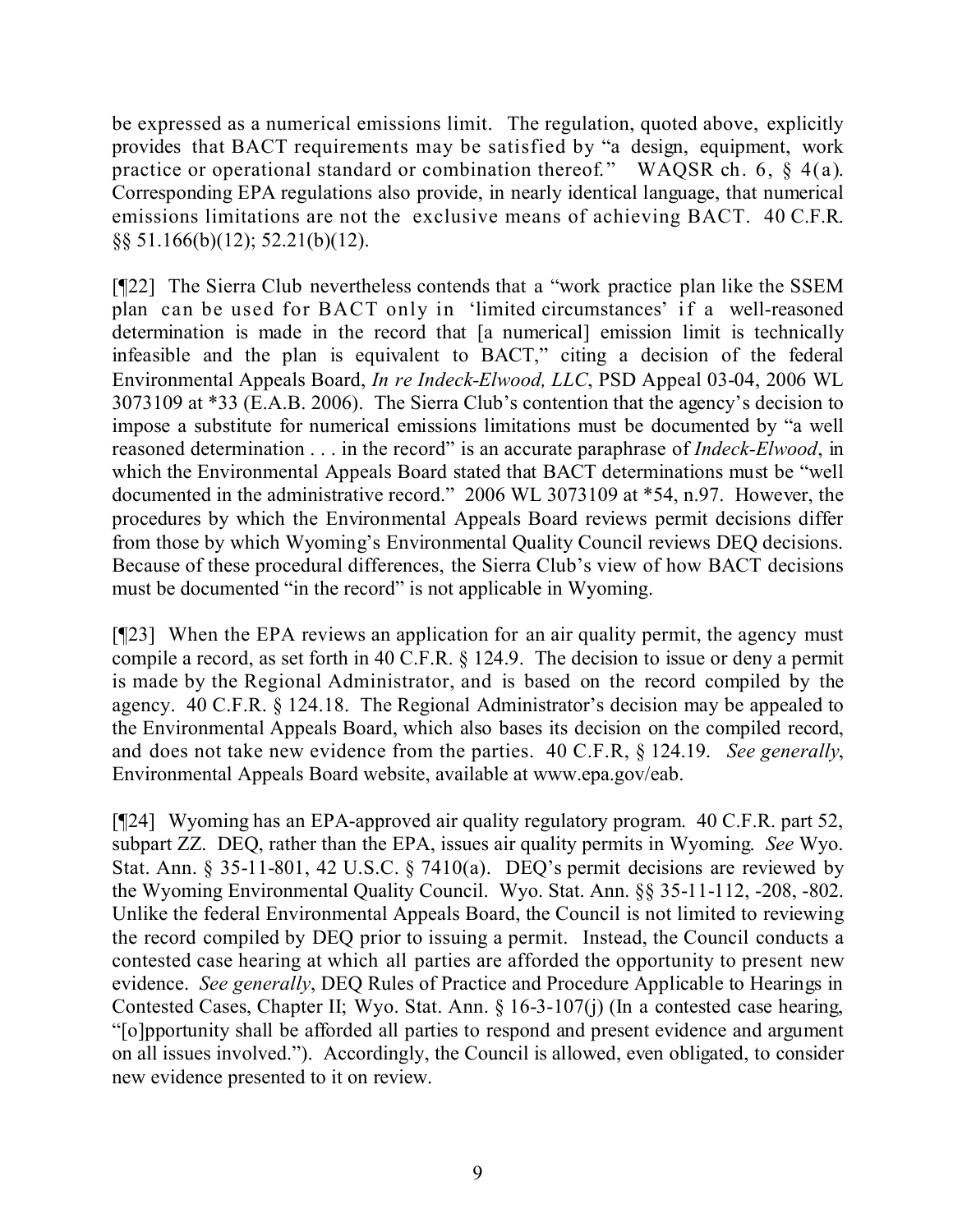[¶25] When the Council considered the parties' cross-motions for summary judgment, it was not limited to considering only the record previously compiled by the DEQ. As the Council correctly recited in its order granting summary judgment to DEQ and Medicine Bow, pursuant to W.R.C.P. 56(c), it was required to consider the pleadings, depositions, affidavits, and other supporting material presented by the parties in conjunction with their cross-motions for summary judgment, and to grant summary judgment if there were no genuine issues of material fact and the moving party was entitled to judgment as a matter of law. The Council's conclusions of law also included this accurate explanation:

> 8. On a summary judgment motion, the movant has the burden of establishing a *prima facie* case based on admissible evidence. The burden then shifts to the opposing party to establish through "specific facts" that a material question of fact remains. *Cornelius v. Powder River Energy*, 2007 WY 30, ¶ 10, 152 P.3d 387, 390 (Wyo. 2007).

> 9. The evidence opposing a *prima facie* case on a motion for summary judgment "must be competent and admissible, lest the rule permitting summary judgments be entirely eviscerated by plaintiffs proceeding to trial on the basis of mere conjecture or wishful speculation." Speculation, conjecture, the suggestion of a possibility, guesses, or even probability, are insufficient to establish an issue of material fact. *Jones v. Schabron*, 2005 WY 65, ¶ 11, 113 P.3d 34, 38 ([Wyo.] 2005).

[¶26] Our review of the record reveals that DEQ and Medicine Bow provided sufficient evidence to the Council to establish a *prima facie* case on the question of whether DEQ's substitution of Medicine Bow's SSEM Plan was justified because of the infeasibility of measuring emissions from the flares. In its decision document, DEQ's response to comments from the public explained that DEQ "did not establish emissions limits for the flares as emission limits would not be practically enforceable as these units cannot be tested using traditional EPA reference methods to determine compliance with emission limits." This information was presented to the Council as an exhibit to DEQ's motion for summary judgment. Medicine Bow provided additional support for the technical infeasibility of measuring emissions from the flares in the form of an affidavit from its expert witness confirming that numerical emissions limits for the flares could not be verified because there was no measurement methodology. This evidence was adequate to make the *prima facie* showing that, in the words of the regulation, "technological or economic limitations on the application of measurement methodology" rendered the imposition of a numeric emission standard "infeasible." WAQSR ch. 6, § 4(a).

[¶27] At this point, the burden shifted to the Sierra Club to establish through "specific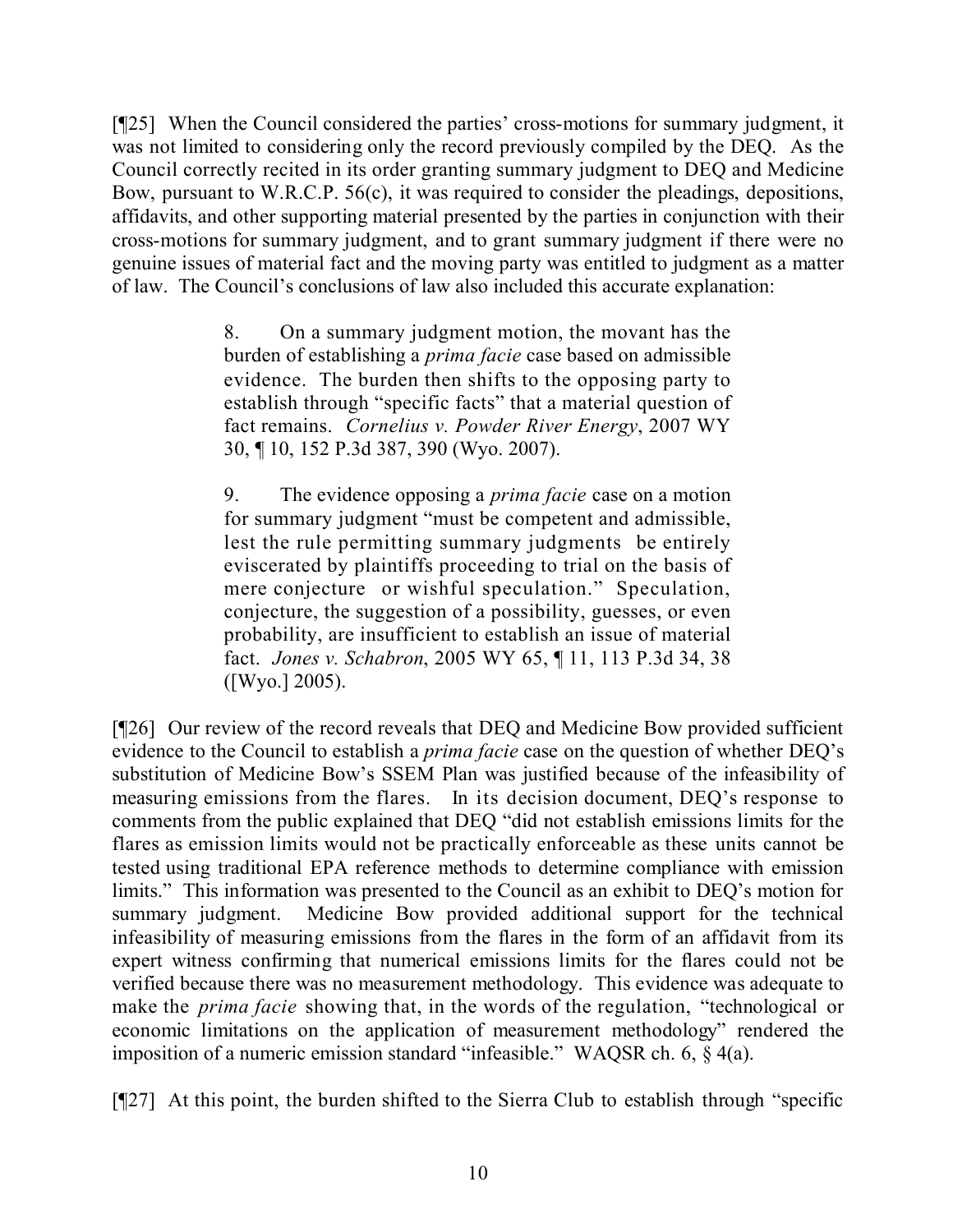facts" that a material question of fact remained to be answered. *Cornelius*, ¶ 10, 152 P.3d at 390. Because the Sierra Club was the party opposing summary judgment, the Council was required to view the evidence from the vantage point most favorable to the Sierra Club, and give the Sierra Club the benefit of all favorable inferences that could fairly be drawn from the evidence. On judicial review, we afford the Sierra Club the same favorable view of its evidence and the same benefit of fairly drawn favorable inferences. *Loya v. Wyoming Partners of Jackson Hole, Inc.*, 2001 WY 124, ¶ 8, 35 P.3d 1246, 1251 (Wyo. 2001).

[¶28] The Sierra Club offered no such evidence, either in support of its own motion for summary judgment, or in response to the motions of DEQ and Medicine Bow. Rather than offering any evidence to refute that offered by DEQ and Medicine Bow, the Sierra Club insisted before the Council, as it continues to argue before this Court, that the evidence presented by DEQ and Medicine Bow was not "in the record" compiled by DEQ before issuing the permit. It characterized the report attached to the affidavit of Medicine Bow's expert as "little more than classic post-hoc rationalization offered in an attempt to clean up after the lack of analysis done by DEQ."

[¶29] As discussed above, however, the Council was not limited to considering only the record compiled by DEQ prior to issuing the permit. The Council did not err in considering the evidence offered by DEQ and Medicine Bow. Through that evidence, DEQ and Medicine Bow established their *prima facie* cases that there were no genuine issues of material fact regarding the infeasibility of measuring emissions from the flares. The Sierra Club presented no evidence to dispute the evidence offered by DEQ and Medicine Bow, and accordingly, it failed to establish that any genuine issue of material fact remained to be decided.

[¶30] The Sierra Club's final contention with regard to the flares is that a work practices plan is acceptable as BACT only if it is demonstrated to be the equivalent of BACT, and that there was no determination in the record compiled by DEQ prior to issuing the permit that the SSEM Plan was equivalent to BACT. As previously discussed, the Council was not limited to the record compiled by DEQ prior to issuing the permit. Our review of the record on appeal indicates that DEQ supported its motion for summary judgment with factual evidence that it had reviewed the SSEM Plan using its engineering judgment and experience to ensure that flare emissions were minimized, and the result was a determination, supported by evidence, that the SSEM Plan was equivalent to BACT. Medicine Bow supported its motion for summary judgment with expert opinion that no feasible add-on emissions controls exist for flares, and that a work practices plan such as the SSEM Plan "can result in dramatic emission reductions and pollution prevention." Upon this showing by DEQ and Medicine Bow, the burden shifted to the Sierra Club to present evidence raising a genuine issue of material fact. It provided one paragraph in the affidavit of its expert, who quoted selectively from the SSEM Plan but ignored other permitting conditions for the flares. His opinion that the SSEM Plan was not equivalent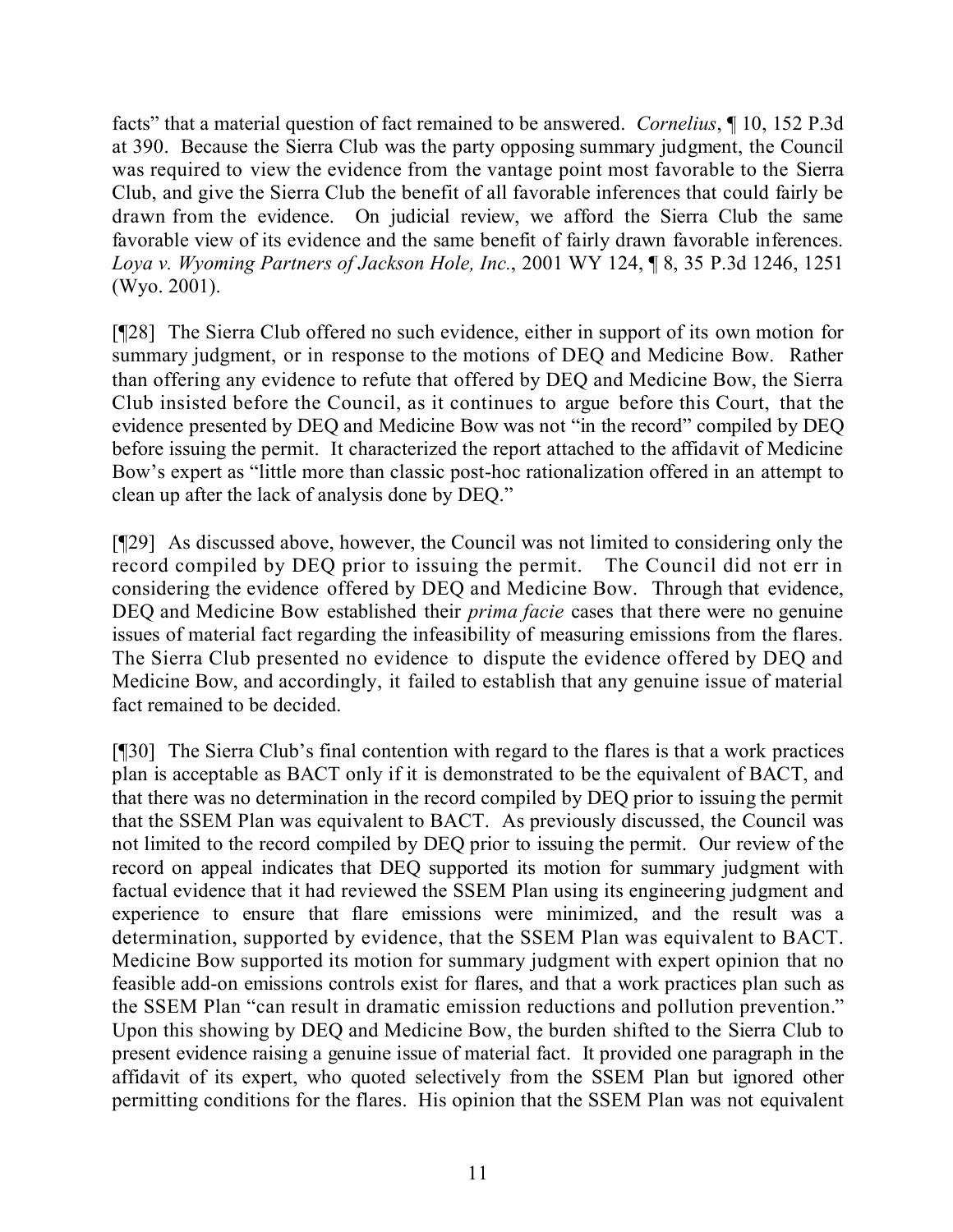to BACT was unsupported by any specific facts. Even viewing this evidence in the light most favorable to the Sierra Club, it is speculative, unsupported, and insufficient to counter the showings by DEQ and Medicine Bow.

[¶31] Considering all of the Sierra Club's sulfur dioxide claims, we conclude that the Council did not err in ruling against the Sierra Club and upholding DEQ's decision to grant Medicine Bow's air quality permit.

# *2. Fine Particulate Matter Emissions*

[¶32] As its second issue, the Sierra Club claims that DEQ, in its decision to issue an air quality permit to Medicine Bow, failed to consider fine particulate matter emissions from the facility. DEQ asserts that it did consider fine particulates, but because emissions of fine particulates are difficult to measure, model, and control, the agency used measurements, models, and controls of coarse particles as a surrogate to determine that Medicine Bow also complied with requirements relating to fine particulates. Medicine Bow supports DEQ's position. The Sierra Club acknowledges that DEQ used coarse particles as a surrogate for the smaller particles, but argues that it was improper for DEQ to do so without making a case-specific determination that it was reasonable to use coarse particles as a surrogate for finer particles.

[¶33] A brief history of the regulation of particulate matter is needed as background for this issue. When the EPA first issued NAAQS for particulate matter, the standards applied to "a broad class of chemically and physically diverse substances that exist as discrete particles (liquid droplets or solids) over a wide range of sizes." 62 Fed. Reg. 38652, 38653 (July 18, 1997). Particulate matter was measured as total suspended particulates, which included particulates of all sizes. *Id*. Over time, the EPA considered evidence that smaller particles in the air present greater health risks than larger particles. In response, the EPA promulgated particulate matter standards measured in terms of PM<sub>10</sub>, which refers to "particles with an aerodynamic diameter less than or equal to a nominal 10 micrometers." *Id*. at 38654 n.1. Later, the EPA sharpened its focus on even smaller particles, and added particulate matter standards measured in terms of  $PM_{2.5}$ , or "particles with an aerodynamic diameter less than or equal to a nominal 2.5 micrometers." *Id*., n.5.

[ $[$ ]34] When it promulgated the  $PM_{2.5}$  standards in 1997, the EPA recognized that the methods needed to measure or calculate emissions of such small particles had not been established, that modeling techniques for projecting the ambient impacts of these fine particles were undeveloped, and that means of controlling  $PM_{2.5}$  emissions were unproven. To help fill these gaps, the EPA issued guidance authorizing the use of  $PM_{10}$ as a "surrogate" in order to determine compliance with the  $PM_{2.5}$  standards. Memorandum from John Seitz, EPA, to All Regions, on Interim Implementation of New Source Requirements for PM2.5 (Oct. 13, 1997) (the Seitz Memorandum). *See* 73 Fed.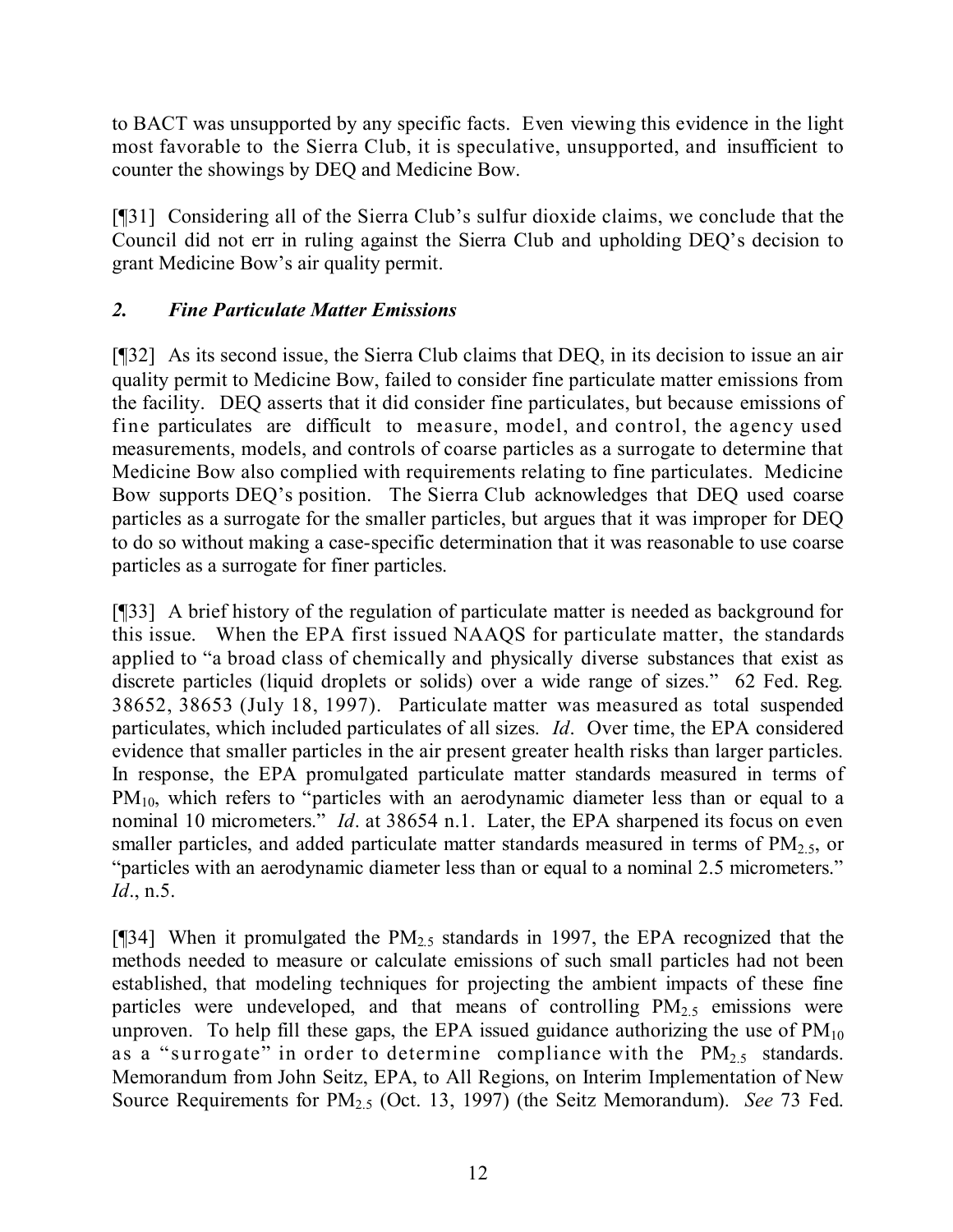Reg. 28321, 28324 (May 16, 2008).

[¶35] In 2005, the EPA issued a guidance document reaffirming the continued use of  $PM_{10}$  as a surrogate to address the requirements of the  $PM_{2.5}$  standards. Memorandum from Stephen D. Page, EPA, to Regional Administrators on Implementation of New Source Review Requirements in  $PM<sub>2.5</sub>$  Nonattainment Areas (April 5, 2005) (the Page Memorandum). *See* 73 Fed. Reg. at 28324. Then, in 2007, the EPA proposed additional rules relating to  $PM_{2.5}$ , and reconfirmed that states could continue using  $PM_{10}$  as a surrogate for  $PM_{2.5}$  until their State Implementation Plans were approved by the EPA. 72 Fed. Reg. 54112, 54114 (Sept. 21, 2007).

[¶36] In May of 2008, the EPA approved a revision to Wyoming's SIP. In its approval, the EPA expressly stated that "Wyoming will implement the current rules in accordance with EPA's interim guidance using  $PM_{10}$  as a surrogate for  $PM_{2.5}$  in the PSD program." 73 Fed. Reg. 26019, 26024 (May 8, 2008).

[¶37] Also in May of 2008, the EPA promulgated finalized regulations implementing the PM<sub>2.5</sub> standards. 73 Fed. Reg. 28321 (May 16, 2008). In the preamble to these regulations, the EPA acknowledged that it had previously approved of using  $PM_{10}$  as a surrogate for meeting  $PM<sub>2.5</sub>$  requirements "until certain difficulties were resolved, primarily the lack of necessary tools to calculate the emissions of  $PM_{2.5}$  and related precursors, the lack of adequate modeling techniques to project ambient impacts, and the lack of  $PM_{2.5}$  monitoring sites." 73 Fed. Reg. at 28340. The EPA declared, however, that "these difficulties have largely been resolved." *Id*. Accordingly, the EPA planned a "transition" away from the use of  $PM_{10}$  as a surrogate for  $PM_{2.5}$  and toward more direct enforcement of the  $PM_{2.5}$  standards. During this transition period, however, the EPA "elected to maintain our existing  $PM_{10}$  surrogate policy." 73 Fed. Reg. at 28341. The transition period lasts for three years after promulgation of the finalized  $PM_{2.5}$  regulations, *i.e.*, "(until May 2011) or until the individual revised State  $\ldots$  programs for PM<sub>2.5</sub> are approved by EPA, whichever comes first." 75 Fed. Reg. 6827, 6831 (Feb. 11, 2010).

[¶38] DEQ has not yet received EPA approval for its  $PM_{2.5}$  programs, and so Wyoming remains in the transition period. Citing the history reviewed above, DEQ and Medicine Bow assert that the EPA's  $PM_{10}$  policy expressly allows DEQ to continue using  $PM_{10}$  as a surrogate for PM<sub>2.5</sub> during this transition period. For that reason, DEQ and Medicine Bow assert that it was proper for DEQ to use  $PM_{10}$  as a surrogate for  $PM_{2.5}$  when it analyzed Medicine Bow's permit application and issued the air quality permit.

[¶39] The Sierra Club does not seriously dispute DEQ's authority to use  $PM_{10}$  as a surrogate for  $PM_{2.5}$ , but claims that the surrogate policy must be justified in each case by a permit-specific determination that it is reasonable to use it. As support for its position, the Sierra Club relies on the EPA decision set forth in *In re Louisville Gas & Electric Co., Trimble County, Kentucky*, *Title V/PSD Air Quality Permit # V-02-043, Revisions 2 and*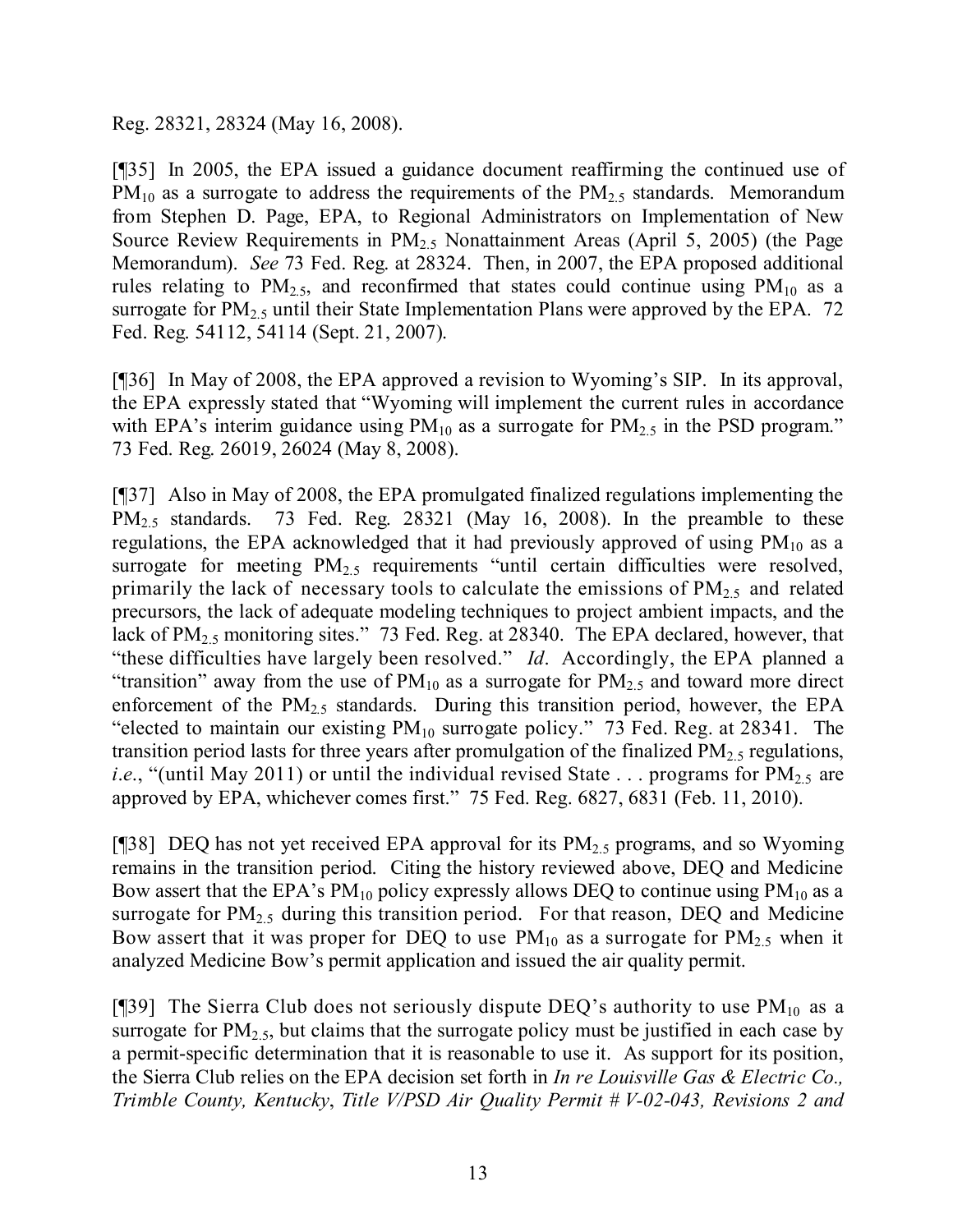*3*, Petition No. IV-2008-3 (August 12, 2009) ("*Trimble*"). In that case, the Kentucky Division for Air Quality had issued a permit for the construction of a new coal-fired boiler for an existing electric generating station. Pursuant to 42 U.S.C. § 7661d(b), the petitioners, including the Sierra Club, asked the EPA to object to this air quality permit. The EPA granted the petition and determined that it would object to the permit, on grounds including Kentucky's use of  $PM_{10}$  as a surrogate for  $PM_{2.5}$ . As the Sierra Club characterizes the EPA's decision in *Trimble*, a "permitting authority seeking to use the PM<sub>10</sub> surrogate policy must undertake a rigorous, individualized assessment of the appropriateness of surrogacy as applied to the proposed unit."

[¶40] As a first step in analyzing the Sierra Club's argument, we note that Medicine Bow submitted its permit application on December 31, 2007, and received the permit on March 4, 2009. *Trimble* was not issued until August 12, 2009. The Sierra Club asserts that the *Trimble* decision applies to Medicine Bow because it is an expression of the EPA's previously existing policy. DEQ and Medicine Bow argue that *Trimble* is a declaration of new policy, and does not apply retroactively. For a number of reasons, we believe that the *Trimble* decision reflects a change in the EPA's policy toward the use of PM<sub>10</sub> as a surrogate for  $PM_{2.5}$ , and conclude that it does not apply in Medicine Bow's case.<sup>4</sup>

[ $[$ 41] The *Trimble* decision observed that, "[w]hen the EPA issued the  $PM_{10}$  Surrogate Policy in 1997, the Agency did not identify criteria to be applied before the policy could be used for satisfying the  $PM_{2.5}$  requirements." In a footnote, the EPA noted that, in 2007, it had "denied a petition requesting that EPA object to [an air quality permit] for failure to include a BACT limit for  $PM_{2.5}$  emissions." The fact that the EPA made one decision in 2007, then reached a contrary result in *Trimble* in 2009, establishes that *Trimble* was meant to promulgate a change in EPA policy, not to confirm a previously existing policy. In fact, the EPA signaled that a change was being made when it explained that the decision in *Trimble* reflected "an evolving understanding of the technical and legal issues associated with the use of the  $PM_{10}$  Surrogate Policy."

[¶42] The change is also indicated by the EPA's legal analysis. In *Trimble*, the EPA

<sup>&</sup>lt;sup>4</sup> There is "well-established Wyoming law to the effect that statutes are not applied retroactively unless retroactivity is expressly provided for in the statute." *Edgcomb v. Lower Valley Power & Light*, 922 P.2d 850, 859 (Wyo. 1996). We have also decided a number of cases that "generally stand for the proposition that the retroactive application of either statutes or administrative rules and regulations [is] disfavored." *State ex rel. State Department of Revenue v. Union Pac. R.R. Co.*, 2003 WY 54, ¶ 33, 67 P.3d 1176, 1188 (Wyo. 2003) (collecting several such cases). The parties in this case seem to assume that these principles apply to the retroactive application of agency policy, as well as to the retroactive application of statutes and regulations. This assumption does not appear unreasonable, but the parties have failed to cite any legal authority to support it. We may adopt the parties' assumption for purposes of this case, but we will reserve any decision on the question until it is more directly presented to us.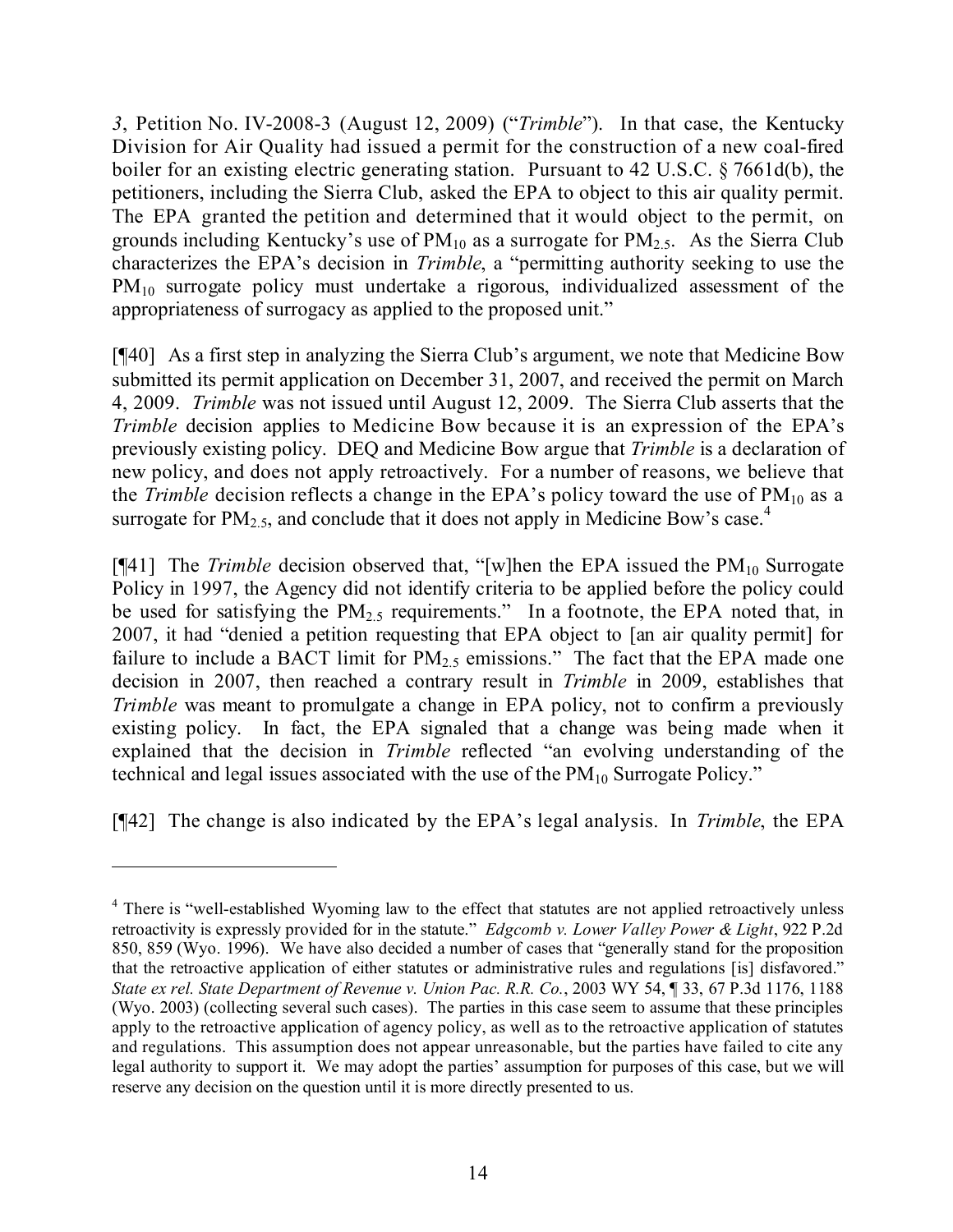reviewed four decisions from the United States Court of Appeals for the District of Columbia Circuit, all dealing with the use of surrogates in the air quality context. The EPA concluded that "the overarching legal principle from these decisions is that a surrogate may be used only after it has been shown to be reasonable." In finding this overarching legal principle, however, the EPA recognized that "these court decisions do not speak directly to the use of  $PM_{10}$  as a surrogate for  $PM_{2.5}$ ." In fact, none of the cases discussed the use of  $PM_{10}$  as a surrogate for  $PM_{2.5}$ . One dealt with the use of hydrocarbons as a surrogate for fine particulate matter. *Bluewater Network v. Environmental Protection Agency*, 370 F.3d 1, 18 (D.C. Cir. 2004). The other three dealt with the use of surrogates for hazardous air pollutants. *National Lime Ass'n v. Environmental Protection Agency*, 233 F.3d 625, 637 (D.C. Cir. 2000) ("The EPA may use a surrogate to regulate *hazardous pollutants* if it is 'reasonable' to do so.") (emphasis added); *Sierra Club v. Environmental Protection Agency*, 353 F.3d 976, 982-84 (D.C. Cir. 2004); *Mossville Environmental Action Now v. Environmental Protection Agency*, 370 F.3d 1232, 1242-43 (D.C. Cir. 2004).  $PM_{10}$  and  $PM_{2.5}$  are criteria pollutants, not hazardous pollutants.<sup>5</sup> In addition, none of the four considered whether a case-specific reasonableness determination was required for every individual permit decision. Instead, all four considered the determination of reasonableness the EPA must make to support the promulgation of a generally applicable regulation implementing a surrogate policy.

[¶43] One court that considered the impact of the ruling in *National Lime* noted the limitations of that decision. Contrary to the EPA's decision in *Trimble*, the court specifically concluded that *National Lime* did not mandate a permit-specific determination that the use of  $PM_{10}$  as a surrogate for  $PM_{2.5}$  was reasonable:

> [T]he *National Lime* test does not apply to the use of  $PM_{10}$  as a surrogate for  $PM<sub>2.5</sub>$  in PSD permits as is the issue in this case. Rather, *National Lime* involved the use of PM as a surrogate for hazardous air pollutants . . . . Accordingly, the case is inapposite to this issue.

*Appalachian Voices v. State Air Pollution Control Board*, 56 Va. App. 282, 297-98, 693 S.E.2d 295, 303 (2010). The point here is not that a court has disagreed with the EPA's *Trimble* decision. Our point is that the requirement of a permit-specific reasonableness determination is not immediately apparent from the holdings in the four court cases on which the EPA relied. The EPA first recognized this overarching principle in *Trimble*, signaling a change in the EPA's  $PM_{10}$  surrogate policy, not a continuation of previously established policy.

<sup>&</sup>lt;sup>5</sup> See 42 U.S.C. § 7408 (criteria pollutants defined); 40 C.F.R. § 50.6 (PM<sub>10</sub>); 40 C.F.R. §§ 50.7, 50.13  $(PM<sub>2.5</sub>)$ ; 42 U.S.C. § 7412(b) (list of hazardous air pollutants, not including PM<sub>10</sub> or PM<sub>2.5</sub>).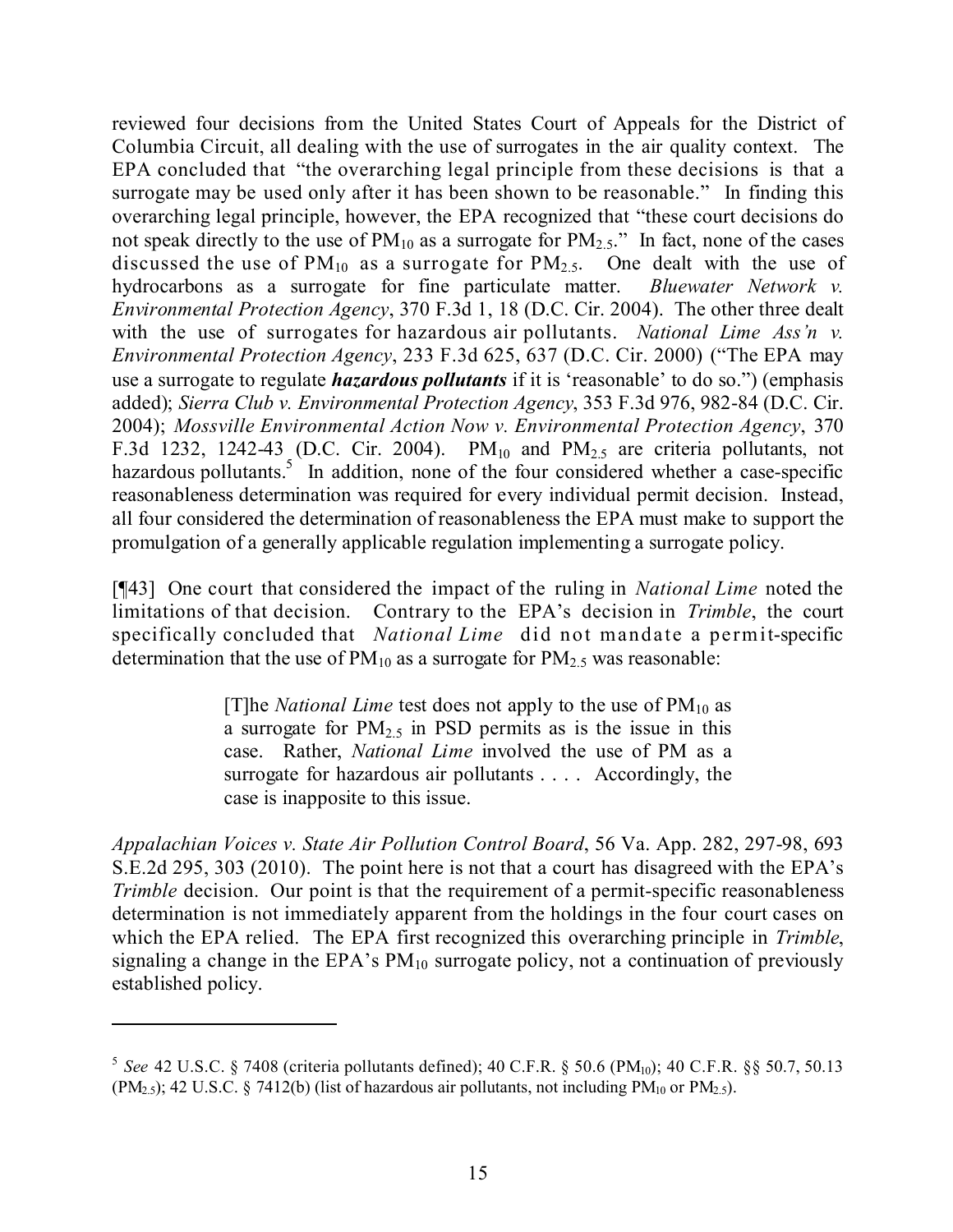[¶44] The Sierra Club has not cited any document in which the EPA imposed a permitspecific reasonableness requirement prior to the *Trimble* decision. The history of the EPA's  $PM_{10}$  surrogate policy, as set forth by the DEQ, includes no expression of such a requirement by the EPA prior to the *Trimble* decision on August 12, 2009. By then, Medicine Bow had already received its air quality permit, and it was too late for retroactive application of the EPA's *Trimble* decision.

[¶45] When DEQ and Medicine Bow moved for summary judgment against the Sierra Club on this issue, they argued as a matter of law that no permit-specific reasonableness determination was required, but even if it were, as a matter of fact the use of the surrogate was reasonable. The Council ruled as a matter of law that the *Trimble* decision did require a permit-specific reasonableness determination, but that there were no genuine issues of fact that DEQ had made such a determination. We, on the other hand, conclude that the *Trimble* decision does not apply retroactively, so that no permit-specific reasonableness determination was required in Medicine Bow's case. The practical result of our decision is, however, the same as the Council's decision: a ruling against the Sierra Club's claim and in favor of DEQ and Medicine Bow. "[W]e can affirm an administrative agency's summary judgment decision on any basis apparent in the record." *Powder River Basin Resource Council*, ¶ 33, 226 P.3d at 819. Although we reach this conclusion on a basis different from the Council's, we conclude that the Council did not err when it rejected the Sierra Club's fine particulate matter claim and upheld DEQ's issuance of Medicine Bow's air quality permit.

# *3. Fugitive Particulate Emissions*

[¶46] As its final issue, the Sierra Club contends that DEQ improperly failed to model, or require Medicine Bow to model, the impacts of fugitive emissions of particulate matter. Fugitive emissions are "emissions which could not reasonably pass through a stack, chimney, vent, or other functionally equivalent opening." WAQSR ch. 6, § 4(a). *See also* 40 C.F.R. § 52.21(b)(20). Examples might include dust blown by the wind from coal stockpiles or raised by vehicles travelling on unpaved roads. DEQ admits that it did not require modeling of the short term impacts of fugitive emissions, but asserts that it is not required to do so. Medicine Bow supports DEQ's assertion.

[¶47] Under Wyoming regulations, no air quality permit may be issued "unless the applicant shows, to the satisfaction of the Administrator of the Division of Air Quality" that "[t]he proposed facility will not cause significant deterioration of existing ambient air quality in the Region." WAQSR ch. 6,  $\S 2(c)(iii)$ . In addition, a proposed facility may not receive a permit unless it shows that the predicted impact of its emissions is less than the maximum allowed increment. *Id*., § 4(b)(i)(A)(I). As explained by the Sierra Club, the permit applicant "must analyze the 'predicted impact' of the new source's emissions and prove that [the] impact is less than both the maximum allowable increment and the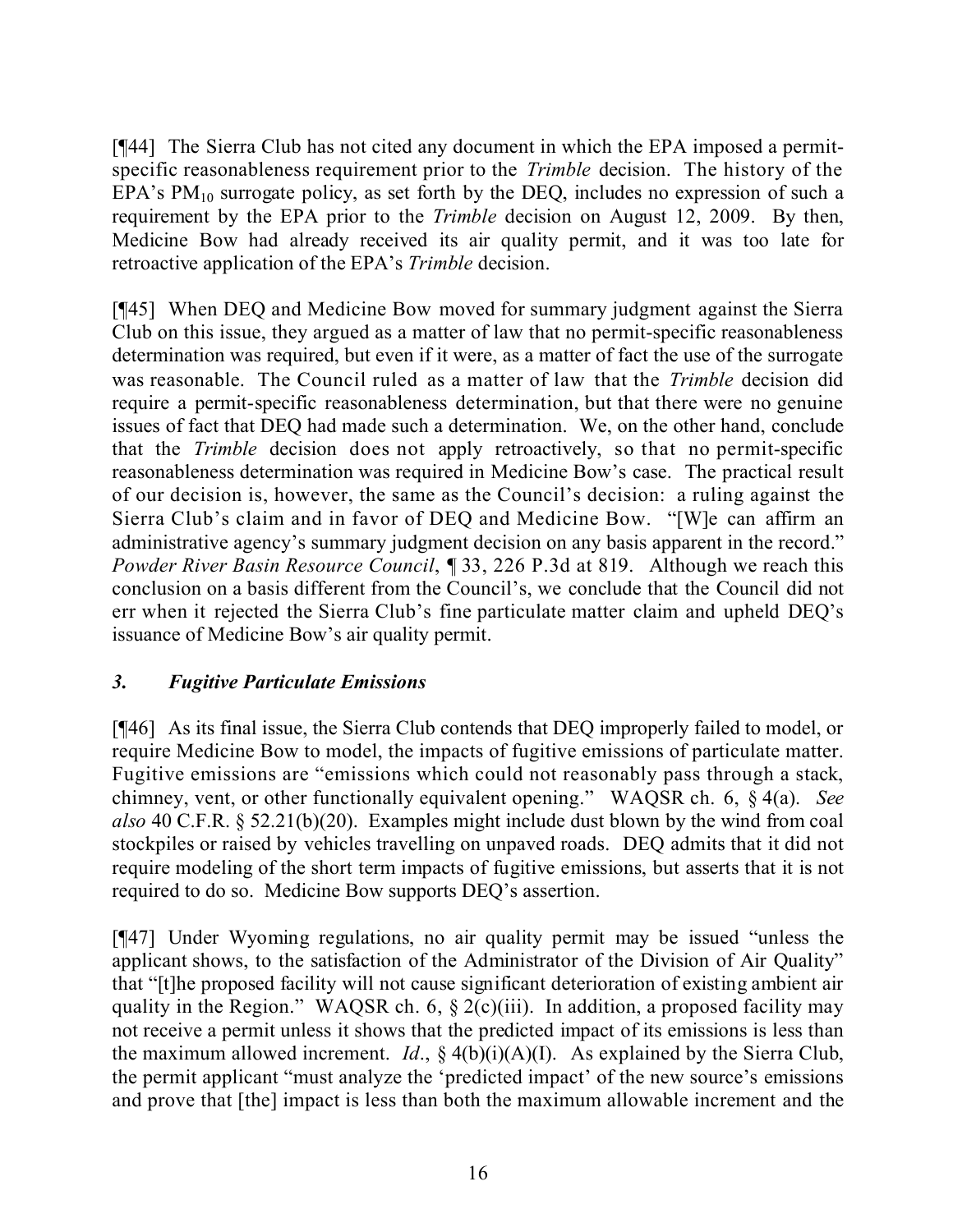## ambient standard." The regulation continues,

An analysis of the predicted impact of emissions from the stationary source is required for all pollutants for which standards have been established . . . and which are emitted in significant amounts. An analysis of the impact of other pollutants may be required by the Administrator. Such analysis shall identify and quantify the impact on the air quality in the area of all emissions . . . . The purpose of this analysis is to determine the *total* deterioration of air quality from the baseline concentrations; however, projections of deterioration due to general non-stationary source growth in the area predicted to occur after the date of application is not required.

WAQSR ch. 6,  $\S 4(b)(i)(A)(I)$  (emphasis in original). As we recently observed, "To predict whether the impacts of a proposed source's emissions will exceed [these standards], one tool available to the DEQ is a computer model that estimates what the impacts will be." *Powder River Basin Resource Council*, ¶ 9, 226 P.3d at 814. The question presented to us now is whether DEQ is required to employ the computer modeling tool to predict the short term air quality impacts of fugitive particulate emissions.

[¶48] As noted above, DEQ admits that it did not model the short term impacts of fugitive particulate matter emissions. However, the analysis undertaken by DEQ in this case included modeling of the long term impacts of fugitive particulate matter, and of the short term impacts of particulate emissions from point sources. These models predicted no violations of the applicable standards. Instead of requiring modeling of the short term impacts of fugitive particulates, DEQ applied its expertise and experience to analyze various pertinent factors, including the fact that Medicine Bow's fugitive particulate emissions will be relatively smaller than other comparable operations in Wyoming. Based on this analysis, DEQ concluded that the predicted impact of emissions from the Medicine Bow facility will not exceed the applicable standards. This prediction will be verified by actual monitoring of the facility's air quality impacts once it has begun operations.

[¶49] DEQ explains that it does not require modeling of the short-term impacts of fugitive particulate emissions because such models "do not produce realistic results" and can significantly overestimate short-term impacts. DEQ cites a long history of technical difficulties in quantifying and modeling fugitive emissions, particularly when used to predict short-term impacts, and of the regulatory uncertainty about how to deal with these difficulties. *See*, *e*.*g*., 48 Fed. Reg. 38742, 38743-47 (August 25, 1983). In 1990, at least in part because of these difficulties and uncertainties, the United States Congress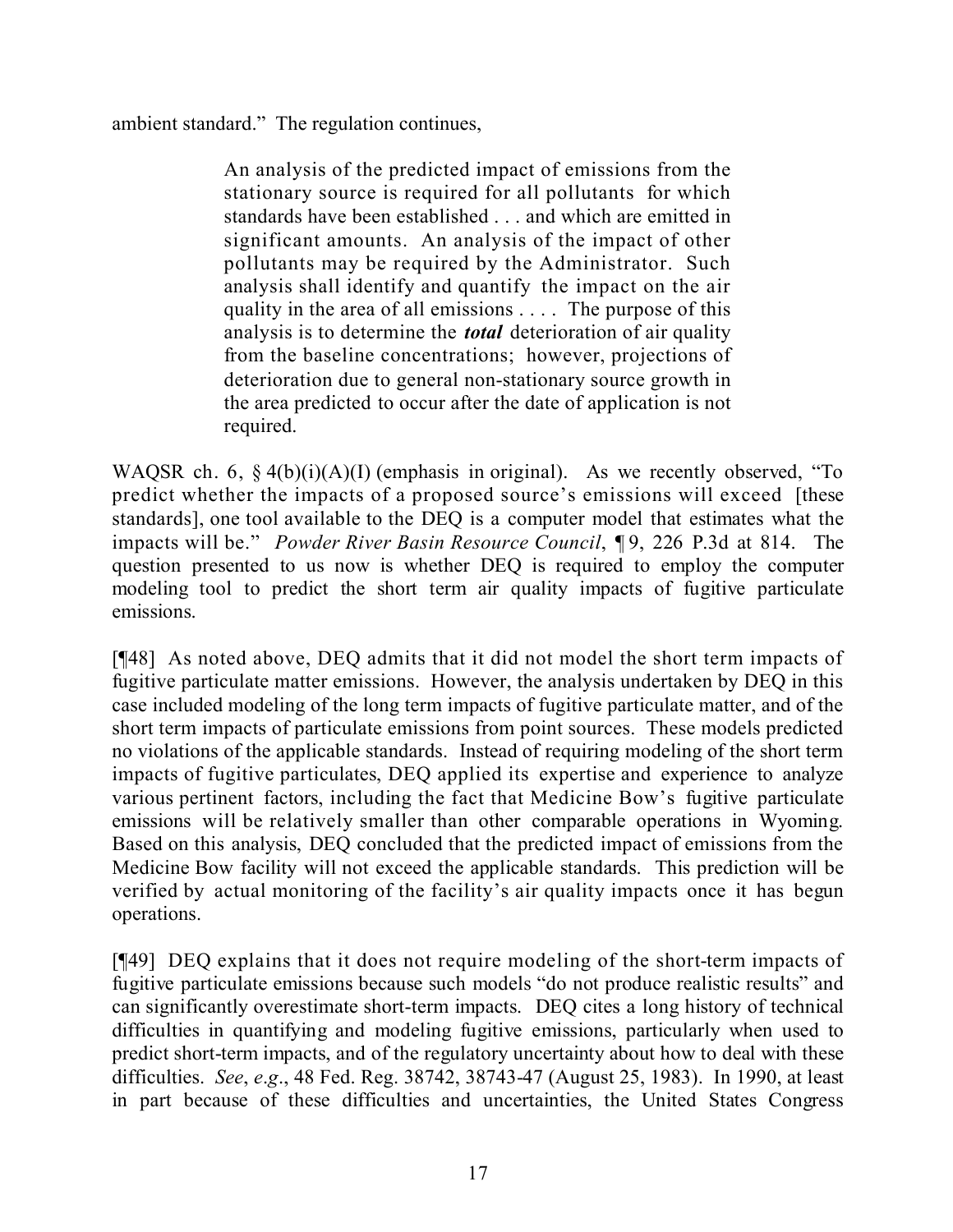promulgated Section 234 of the federal Clean Air Act, known as the "Simpson Amendment," to address modeling issues relating to fugitive emissions:

> Prior to any use of the Industrial Source Complex (ISC) Model using AP-42 Compilation of Air Pollutant Emission Factors to determine the effect on air quality of fugitive particulate emissions from surface coal mines, for purposes of new source review or for purposes of demonstrating compliance with national ambient air quality standards for particulate matter applicable to periods of 24 hours or less, under section 110 or parts C or D of title I of the Clean Air Act, the Administrator [of the EPA] shall analyze the accuracy of such model and emission factors and make revisions as may be necessary to eliminate any significant over-prediction of air quality effect of fugitive particulate emissions from such sources. Such revisions shall be completed not later than 3 years after the date of enactment of the Clean Air Act Amendments of 1990. Until such time as the Administrator develops a revised model for surface mine fugitive emissions, the State may use alternative empirical based modeling approaches pursuant to guidelines issued by the Administrator.

Clean Air Act Amendments of 1990, Pub. L. No. 101-549, § 234 (1990). DEQ and Medicine Bow argue that this statutory provision expressly authorizes the use of alternative means to analyze the short-term impacts of fugitive particulate matter emissions.

[¶50] The Sierra Club suggests two reasons that this statute does not apply. First, it points out that the statute applies only to emissions from "surface coal mines," not to the underground coal mine proposed by Medicine Bow. Federal law, however, defines the term "surface coal mine" to include the "surface operations and surface impacts incident to an underground coal mine." 30 U.S.C. § 1291(28)(A). *See also* 30 U.S.C. § 1266(a) (authorizing the regulation of the "surface effects of underground coal mining operations"). This supports DEQ's interpretation of the statute as encompassing the surface impacts associated with Medicine Bow's underground mine. Second, the Sierra Club points out that the statute refers to the ISC Model, an older model that has been replaced by one called AERMOD. The Simpson Amendment expressly provides that "[u]ntil such time as the Administrator develops a revised model for surface mine fugitive emissions, the State may use alternative empirical based modeling approaches pursuant to guidelines issued by the Administrator." DEQ contends that AERMOD still produces a "high degree of uncertainty in modeling short-term fugitive impacts." Accordingly, DEQ and Medicine Bow assert that the Simpson Amendment continues to authorize the use of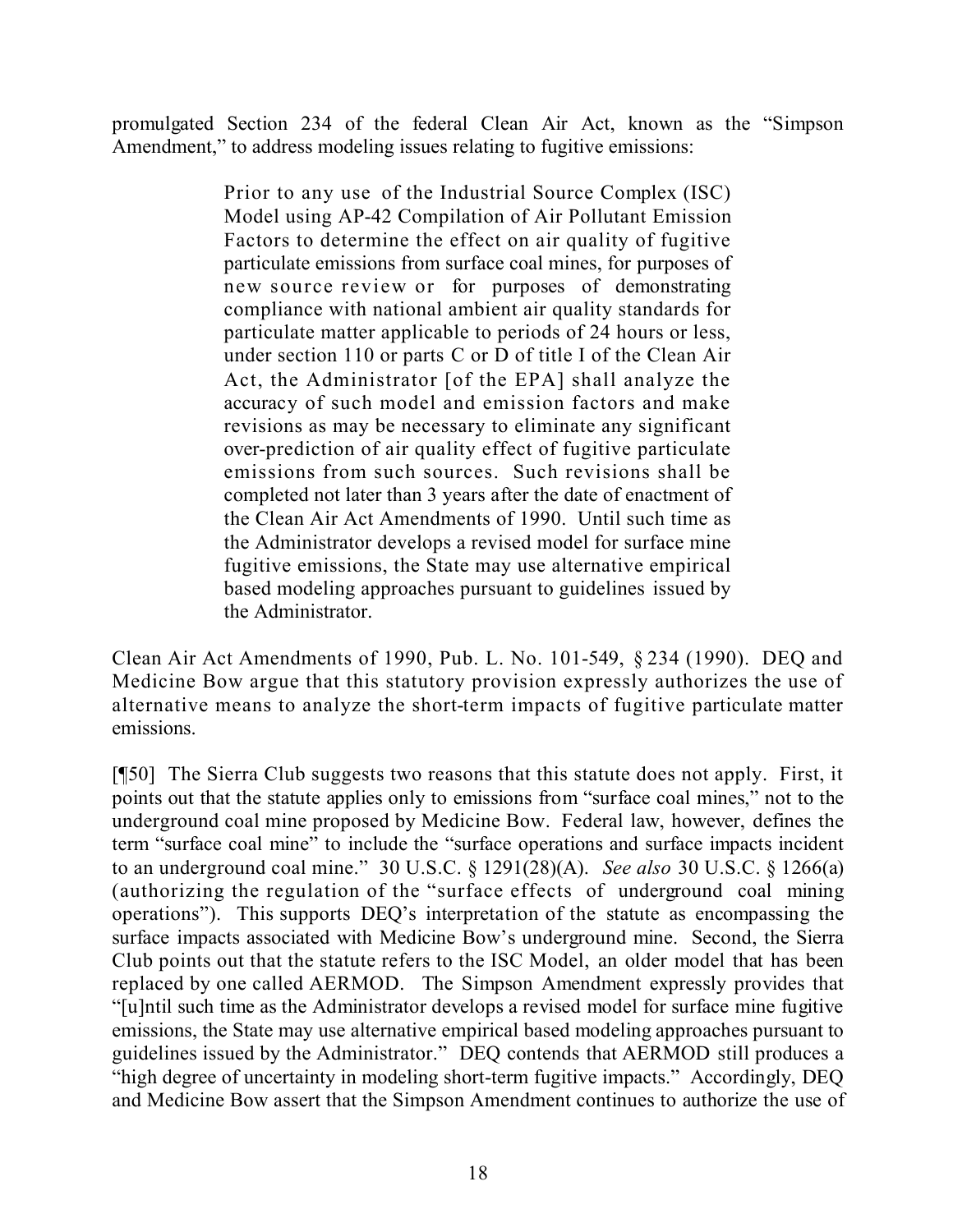analytical techniques other than modeling to predict the short-term air quality impacts of fugitive particulate emissions. The Sierra Club has not cited any authority indicating that the EPA has revised either model so as, in the words of the Simpson Amendment, to "eliminate any significant over-prediction of air quality effect of fugitive particulate emissions from such sources."

[¶51] The DEQ also relies on a Memorandum of Agreement it made with the EPA in 1994, in which the two agencies agreed that monitoring could be substituted for shortterm modeling of fugitive particulate emissions for mines in Wyoming's Powder River Basin. DEQ admits that the Medicine Bow facility will not be located in the Powder River Basin. However, DEQ also points out that the Memorandum of Agreement was made pursuant to the authority of the Simpson Amendment, which does not limit its scope to the Powder River Basin. Accordingly, DEQ argues that it is legally authorized to, and has, extended the policy of the Memorandum of Agreement to apply throughout Wyoming.

[¶52] In response to the arguments of DEQ and Medicine Bow, the Sierra Club posits that "[m]odels are required under Wyoming law to demonstrate compliance with air quality standards." After a close reading of the Sierra Club's brief, however, we conclude that it has failed to support this argument with reference to any statute, regulation, or policy, either in Wyoming law or from the EPA. The Sierra Club seems to rely on WAQSR ch. 6,  $\S 4(b)(i)(A)(I)$ , quoted above, which requires the permit applicant to analyze the predicted impact of the new source's emissions. However, the Sierra Club has not cited any statutory or regulatory definition equating the term "analyze" with "computer model," or any provision indicating that modeling is a required step in the analysis of predicted air quality impacts. As we recently observed, "To predict whether the impacts of a proposed source's emissions will exceed [applicable standards], one tool available to the DEQ is a computer model that estimates what the impacts will be." *Powder River Basin Resource Council*, ¶ 9, 226 P.3d at 814. Modeling is one tool, but the Sierra Club has not demonstrated that it is the only permissible tool.

[¶53] The Sierra Club also points to WAQSR ch. 6,  $\S$  4(b)(iv), which provides that "[a]ll applications of air quality modeling required under paragraph (b)(i) above shall be based on the applicable models, databases, and other requirements specified in Appendix W of 40 CFR part 51 (Guideline on Air Quality Models)." This regulation does not require modeling in every instance. It provides only that when modeling is done, it must meet certain standards.

[¶54] From Appendix W of 40 C.F.R. part 51, the Sierra Club points to language stating that "the impacts of new sources that do not yet exist can only be determined through modeling." 40 C.F.R. part 51, Appendix W, subsection 1.0.b. This language should not be read in isolation, however. The purpose of the subsection as a whole is to explain varying uses and limitations of modeling, monitoring, and measuring: